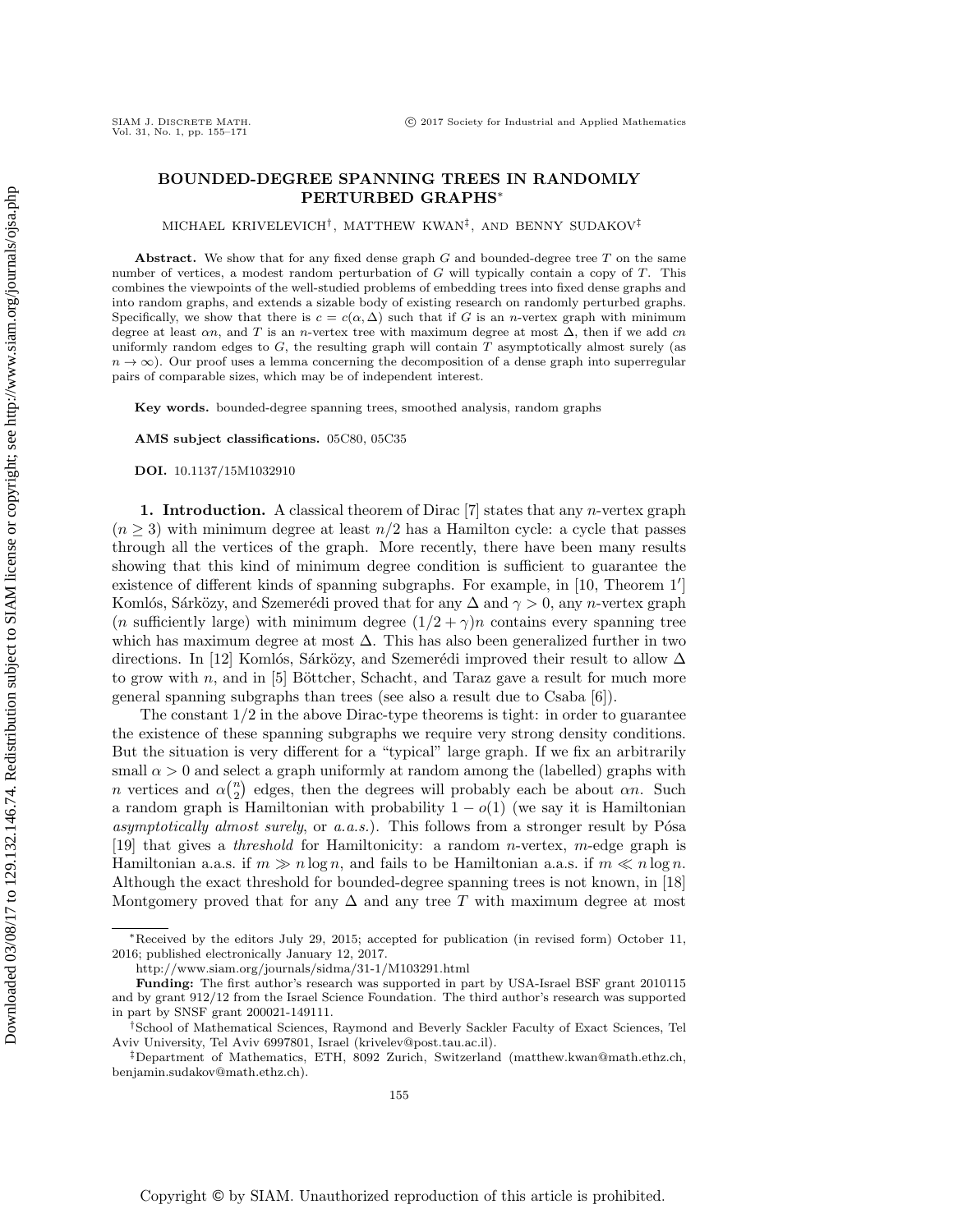$\Delta$ , a random *n*-vertex graph with  $\Delta n(\log n)^5$  edges a.a.s. contains T. Here and from now on, all asymptotics are as  $n \to \infty$ , and we implicitly round large quantities to integers.

In [\[3\]](#page-16-7), Bohman, Frieze, and Martin studied Hamiltonicity in the random graph model that starts with a dense graph and adds  $m$  random edges. This model is a natural generalization of the ordinary random graph model where we start with nothing, and offers a "hybrid" perspective combining the extremal and probabilistic settings of the last two paragraphs. The model has since been studied in a number of other contexts; see, for example,  $[2, 16, 15]$  $[2, 16, 15]$  $[2, 16, 15]$ . A property that holds a.a.s. with small m in our random graph model can be said to hold not just for a "globally" typical graph but for the typical graph in a small "neighborhood" of our space of graphs. This tells us that the graphs which fail to satisfy our property are in some sense "fragile." We highlight that it is generally very easy to transfer results from our model of random perturbation to other natural models, including those that delete as well as add edges (this can be accomplished with standard coupling and conditioning arguments). We also note that a particularly important motivation is the notion of smoothed analysis of algorithms introduced by Spielman and Teng in [\[20\]](#page-16-11). This is a hybrid of worstcase and average-case analysis, studying the performance of algorithms in the more realistic setting of inputs that are "noisy" but not completely random.

The statement of [\[3,](#page-16-7) Theorem 1] is that for every  $\alpha > 0$  there is  $c = c(\alpha)$  such that if we start with a graph with minimum degree at least  $\alpha n$  and add cn random edges, then the resulting graph will a.a.s. be Hamiltonian. This saves a logarithmic factor over the usual model where we start with the empty graph. Note that some dense graphs require a linear number of extra edges to become Hamiltonian (consider, for example, the complete bipartite graph with partition sizes  $n/3$  and  $2n/3$ , so the order of magnitude of this result is tight.

Let  $\mathbb{G}(n, p)$  be the binomial random graph model with vertex set  $[n] = \{1, \ldots, n\},\$ where each edge is present independently and with probability  $p$ . (For our purposes this is equivalent to the model that uniformly at random selects a  $p\binom{n}{2}$ -edge graph on the vertex set  $[n]$ .) In this paper we prove the following theorem, extending the aforementioned result to bounded-degree spanning trees.

<span id="page-1-0"></span>THEOREM 1. There is  $c = c(\alpha, \Delta)$  such that if G is a graph on the vertex set [n] with minimum degree at least  $\alpha n$ , T is an n-vertex tree with maximum degree at most  $\Delta$ , and  $R \in \mathbb{G}(n, c/n)$ , then a.a.s.  $T \subseteq G \cup R$ .

<span id="page-1-1"></span>One of the ingredients of the proof is the following lemma, due to Alon and two of the authors  $[1,$  Theorem 1.1..]. It shows that the random edges in R are already enough to embed almost-spanning trees.

LEMMA 2. There is  $c = c(\varepsilon, \Delta)$  such that  $G \in \mathbb{G}(n, c/n)$  a.a.s. contains every tree of maximum degree at most  $\Delta$  on  $(1 - \varepsilon)n$  vertices.

We will split the proof of [Theorem 1](#page-1-0) into two cases in a way similar to [\[14\]](#page-16-13). If our spanning tree  $T$  has many leaves, then we remove the leaves and embed the resulting nonspanning tree in  $R$  using [Lemma 2.](#page-1-1) To extend this embedding to an embedding of our spanning tree  $T$ , it remains to match the vertices needing leaves with leftover vertices. We show that this is possible by verifying that a certain Hall-type condition typically holds.

The more difficult case is where  $T$  has few leaves, which we attack in [subsec](#page-3-0)[tion 2.2.](#page-3-0) In this case  $T$  cannot be very "complicated" and must be a subdivision of a small tree. In particular  $T$  must have many long *bare paths*: paths where each vertex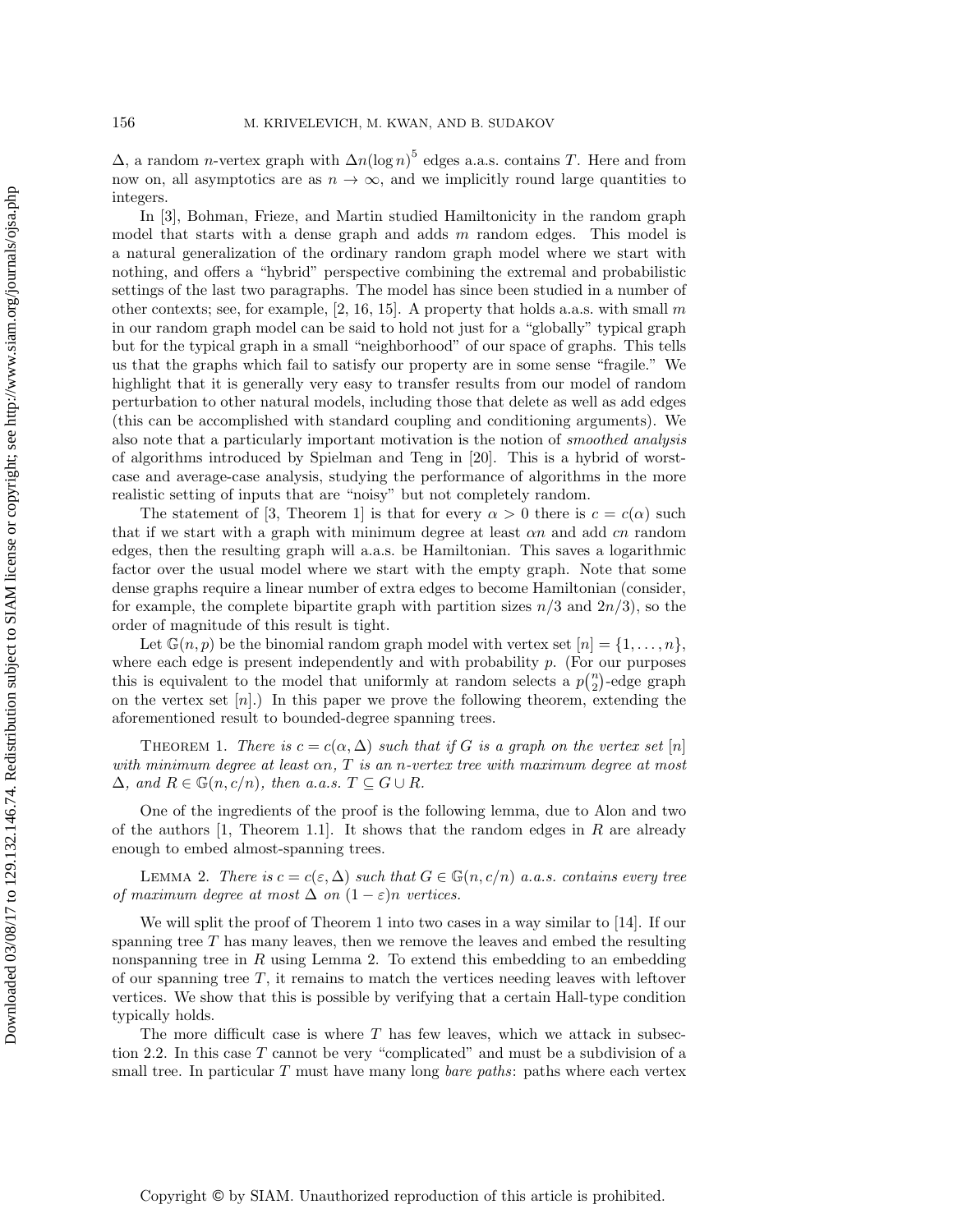has degree exactly two. By removing these bare paths we obtain a small forest, which we can embed into R using [Lemma 2.](#page-1-1) In order to extend this forest to a copy of our spanning tree  $T$ , we need to join distinguished "special pairs" of vertices with disjoint paths of certain lengths.

In order to make this task feasible, we first use Szemerédi's regularity lemma to divide the vertex set into a bounded number of "superregular pairs" (basically, dense subgraphs with edges very well distributed in  $G$ ). After embedding our small forest and making a number of further adjustments, we can find our desired special paths using superregularity and a tool called the "blow-up lemma."

**2. Proof of [Theorem 1.](#page-1-0)** We split the random edges into multiple independent "phases," say  $R \supseteq R_1 \cup R_2 \cup R_3 \cup R_4$ , where  $R_i \in \mathbb{G}(n, c_i/n)$  for some large  $c_i = c_i(\alpha, \Delta)$ to be determined later (these  $c_i$  will in turn determine c). Let  $V = [n]$  be the common vertex set of  $G, R$ , and the  $R_i$ .

<span id="page-2-1"></span>Remark 3. At several points in the proof we will prove that (with high probability) there exist certain substructures in the random edges  $R$ , and we will assume by symmetry that these substructures (or some corresponding vertex sets) are themselves uniformly random. A simple way to see why this kind of reasoning is valid is to notice that if we apply a uniformly random vertex permutation to a random graph  $R \in \mathbb{G}(n, p)$ , then by symmetry the resulting distribution is still  $\mathbb{G}(n, p)$ . So we can imagine that we are finding substructures in an auxiliary random graph, then randomly mapping these structures to our vertex set.

<span id="page-2-3"></span>**2.1.** Case 1:  $T$  has many leaves. For our first case suppose there are at least  $\lambda n$  leaves in T (for some fixed  $\lambda = \lambda(\alpha) > 0$  which will be determined in the second case). Then consider a tree T' with some  $\lambda n$  leaves removed. By [Lemma 2](#page-1-1) we can a.a.s. embed  $T'$  into  $R_1$  (abusing notation, we also denote this embedded subgraph by T'). Let  $A \subseteq V$  be the set of vertices of T' which had a leaf deleted from them, and for  $a \in A$  let  $\ell(a) \leq \Delta$  be the number of leaves that were deleted from a. Let  $B \subseteq V$  be the set of  $\lambda n$  vertices not part of T'. To complete the embedding of T' into an embedding of T, it suffices to find a set of disjoint stars in  $G \cup R_2$ , each with a center vertex  $a \in A$  and with  $\ell(a)$  leaves in B. We will prove the existence of such stars with the following Hall-type condition.

LEMMA 4. Consider a bipartite graph G with bipartition  $A \cup B$ , and consider a function  $\ell : A \to \mathbb{N}$  such that  $\sum_{a \in A} \ell(a) = |B|$ . Suppose that

<span id="page-2-0"></span>
$$
|N(S)| \ge \sum_{s \in S} \ell(s) \quad \text{for all } S \subseteq A.
$$

Then there is a set of disjoint stars in G, each of which has a center vertex  $a \in A$ and  $\ell(a)$  leaves in B.

[Lemma 4](#page-2-0) can be easily proved by applying Hall's marriage theorem to an auxiliary bipartite graph which has  $\ell(a)$  copies of each vertex  $a \in A$ .

In this section, and at several points later in the paper, we will need to consider the intersection of random sets with fixed sets. The following concentration inequality (taken from [\[9,](#page-16-14) Theorem 2.10]) will be useful.

<span id="page-2-2"></span>LEMMA 5. For a set  $\Gamma$  with  $|\Gamma| = N$ , a fixed subset  $\Gamma' \subseteq \Gamma$  with  $\Gamma' = m$ , and a uniformly random n-element subset  $\Gamma_n \subseteq \Gamma$ , define the random variable  $X = |\Gamma_n \cap \Gamma'|$ . This random variable is said to have the hypergeometric distribution with parameters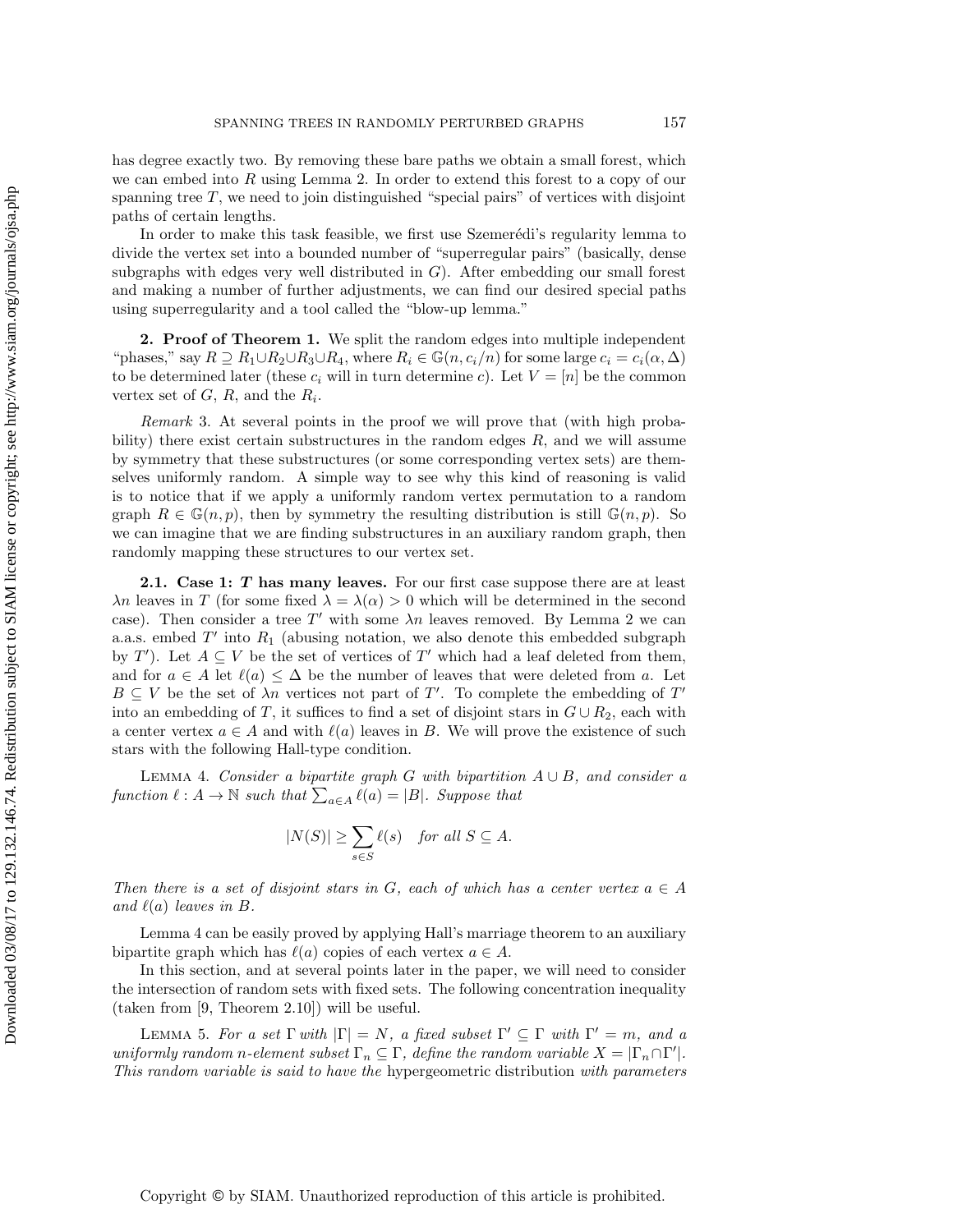N, n, and m. Noting that  $\mathbb{E}X = mn/N$ , we have

<span id="page-3-1"></span>
$$
\Pr(|X - \mathbb{E}X| \ge \varepsilon \mathbb{E}X) \le \exp(c_{\varepsilon} \mathbb{E}X)
$$

for some constant  $c_{\varepsilon}$  depending on  $\varepsilon$ .

Now, in accordance with [Remark 3](#page-2-1) we can assume  $A$  and  $B$  are uniformly random disjoint subsets of V of the appropriate sizes, not depending on G. (Note that  $|B|$  =  $\lambda n$ , and  $|A| \geq \lambda n/\Delta$  is determined by the choice of  $T' \subseteq T$ .) For each  $a \in A$ , the random variable  $|N_G(a) \cap B|$  is hypergeometrically distributed with expected value at least  $\lambda \alpha n$ , and similarly, each  $|N_G(b) \cap A|$   $(b \in B)$  is hypergeometric with expectation at least  $\lambda \alpha n/\Delta$ . Let  $\beta = \lambda \alpha/(2\Delta)$ ; by [Lemma 5](#page-2-2) and the union bound, in G each  $a \in A$  a.a.s. has at least  $\beta n$  neighbors in B, and each  $b \in B$  a.a.s. has at least  $\beta n$ neighbors in A. That is, the bipartite graph induced by G on the bipartition  $A \cup B$  has minimum degree at least  $\beta n$ . We treat A and B as fixed sets satisfying this property. It suffices to prove the following lemma.

LEMMA 6. For any  $\beta > 0$  and  $\Delta \in \mathbb{R}$  there is  $c = c(\beta)$  such that the following holds. Suppose that G is a bipartite graph with bipartition  $A \cup B$   $\langle |A|, |B| \leq n$  $\sum_{a\in A} \ell(a) = |B|$ . Let R be the random bipartite graph where each edge between A and minimum degree at least  $\beta n$ . Suppose  $\ell : A \rightarrow [\Delta]$  is some function satisfying and B is present independently and with probability  $c/n$ . Then a.a.s.  $G \cup R$  satisfies the condition in [Lemma](#page-2-0) 4.

 $\sum_{s\in S} \ell(s)$  for any  $a \in S$ . If  $|S| \geq |A| - \beta n$ , then  $|A\setminus S| \leq |N_G(b)|$  for each  $b \in B$ , so *Proof.* Let  $S \subseteq A$  be nonempty. If  $|S| \leq \beta n/\Delta$ , then  $|N_G(S)| \geq |N_G(a)| \geq \beta n \geq$  $|N_G(S)| = |B| \ge \sum_{s \in S} \ell(s).$ 

The remaining case is where  $\beta n/\Delta \leq |S| \leq |A| - \beta n$ . In this case  $\sum_{s \in S} \ell(s) =$  $|B| - \sum_{a \in A \setminus S} \ell(a) \leq |B| - \beta n$ . Now, for any subsets  $A' \subseteq A$  and  $B' \subseteq B$  with  $|A'| = \beta n/\Delta$  and  $|B'| = \beta n$ , the probability there is no edge between A' and B' is  $(1-c/n)^{(\beta n/\Delta)(\beta n)} \leq e^{-c\beta^2 n/\Delta}$ . There are at most  $2^{2n}$  choices of such  $A', B'$ , so for large c, by the union bound there is a.a.s. an edge between any such pair of sets. If this is true, it follows that  $|N_R(S)| \geq |B| - \beta n$ , because if S had more than  $\beta n$ nonneighbors in B, then this would give us a contradictory pair of subsets with no edge between them. We have proved that a.a.s.  $|N_R(S)| \geq \sum_{s \in S} \ell(s)$  for all  $S \subseteq A$ ,  $\Box$ as required.

<span id="page-3-0"></span>2.2. Case 2: T has few leaves. Now we address the second case, where there are fewer than  $\lambda n$  leaves in T. The argument is broken into a number of subsections, which we outline here. The first step (carried out in [subsection 2.2.1\)](#page-4-0) is to divide G into a bounded number of pairs of "partner clusters" with edges well distributed between them. Specifically, the edges between each pair of partner clusters will each have a property called "superregularity." The significance of this is that one can use a tool called the "blow-up lemma" to easily embed bounded-degree spanning structures into superregular pairs.

Guided by our partition into pairs of clusters, we then embed most of T into  $G \cup R$ in a step-by-step fashion. The objective is to do this in such a way that, afterwards, the remaining connected components of  $T$  can each be assigned to their own clusterpair, so that we can finish the embedding in each cluster-pair individually, with the blow-up lemma.

As outlined in the introduction, the fact that T has few leaves means that it is mostly composed of long *bare paths*: paths where every vertex has degree two. The first step in the embedding is to embed the non-bare-path parts of  $T$  using only the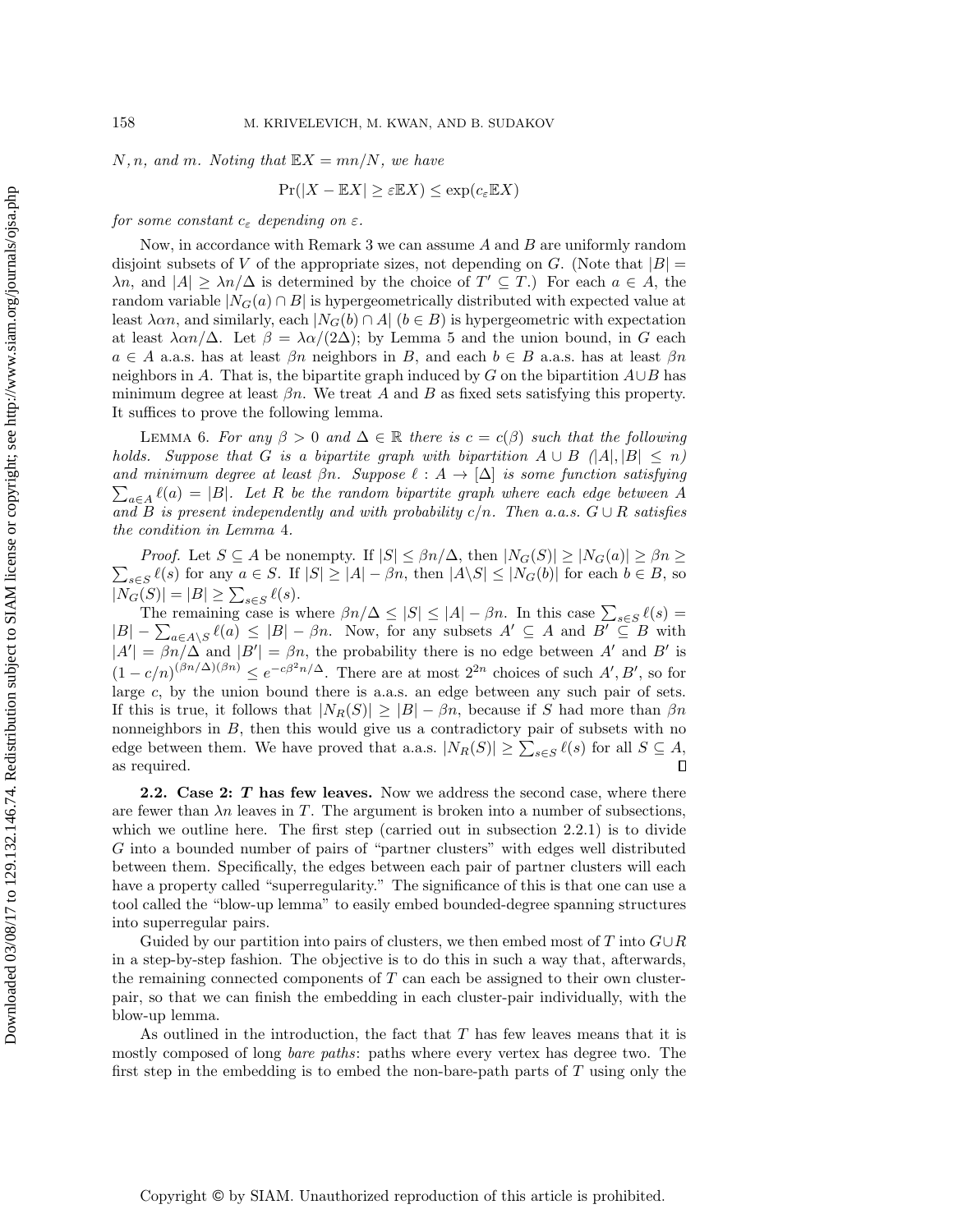random edges in  $R$ . That is, we obtain a forest  $F$  by removing bare paths from  $T$ , then we embed  $F$  into  $R$  using [Lemma 2.](#page-1-1) This step is performed in [subsection 2.2.2.](#page-6-0)

After embedding  $F$ , it remains to connect certain "special pairs" of vertices with paths of certain lengths in  $G \cup R$ , using the vertices that were not yet used to embed F. (That is, we need to embed the bare paths we deleted from T to obtain  $F$ .) There are a few problems we need to overcome before we can apply the blow-up lemma to accomplish this. First, the vertices in special pairs, in general, lie in totally different clusters in our partition, so we cannot hope to embed each path in a single clusterpair. In [subsection 2.2.3,](#page-8-0) we correct this problem by finding very short paths from the vertices of each special pair to a common cluster-pair.

The next issue is that the relative sizes of the cluster-pairs will not in general match the number of special pairs they contain. For example, if a cluster-pair contains N special pairs which we need to connect with paths of length  $k$ , then we need that cluster-pair to have exactly  $(k-1)N$  vertices that have not been used for anything so far. To fix this problem, in [subsection 2.2.4](#page-10-0) we already start to embed some of the paths between special pairs, mainly using the random edges in  $R$ . We choose the vertices for these paths in a very specific way, to control the relative quantities of remaining vertices in the clusters.

After these adjustments, in [subsection 2.2.5](#page-14-0) we are able to complete the embedding of T. We show that finding paths between distinguished vertices is equivalent to finding cycles with certain properties in a certain auxiliary graph. These cycles can be found in a straightforward manner using the blow-up lemma and superregularity.

<span id="page-4-0"></span>2.2.1. Partitioning into superregular pairs. As outlined, we first need to divide G into a bounded number of pairs of "partner clusters" with well-distributed edges.

DEFINITION 7. For a disjoint pair of vertex sets  $(X, Y)$  in a graph  $G$ , let its density  $d(X, Y)$  be the number of edges between X and Y, divided by  $|X||Y|$ . A pair of vertex sets  $(V_1, V_2)$  is said to be  $\varepsilon$ -regular in G if for any  $U_1, U_2$  with  $U_h \subseteq V_h$  and  $|U_h| \geq \varepsilon |V_h|$ , we have  $|d(U_1, U_2) - d(V_1, V_2)| \leq \varepsilon$ . If, alternatively,  $d(U_1, U_2) \geq \delta$  for all such pairs  $U_1, U_2$ , then we say  $(V_1, V_2)$  is  $(\varepsilon, \delta)$ -dense. Let  $\overline{h} = 2 - h$ ; if  $(V_1, V_2)$ is  $(\varepsilon, \delta)$ -dense and, moreover, each  $v \in V_h$  has at least  $\delta |V_{\overline{h}}|$  neighbors in  $V_{\overline{h}}$ , then we say  $(V_1, V_2)$  is  $(\varepsilon, \delta)$ -superregular.

<span id="page-4-1"></span>LEMMA 8. For  $\alpha, \varepsilon > 0$  with  $\varepsilon$  sufficiently small relative to  $\alpha$ , there are  $\delta =$  $\delta(\alpha) > 0$ ,  $\rho = \rho(\alpha)$ , and  $Q = Q(\alpha, \varepsilon)$  such that the following holds. Let G be an nvertex graph with minimum degree at least  $\alpha n$ . Then there are  $q \leq Q$  and a partition of  $V(G)$  into clusters  $V_i^h$   $(1 \leq i \leq q, h = 1, 2)$  such that each pair  $(V_i^1, V_i^2)$  is  $(\varepsilon, \delta)$ -superregular. Moreover, each  $|V_i^h|/|V_j^g| \leq \rho$ .

We emphasize that in [Lemma 8](#page-4-1) we do *not* guarantee that the sets  $V_i^h$  are of the same size, just that the variation in the sizes of the clusters is bounded independently of ε.

To prove [Lemma 8,](#page-4-1) we will apply Szemerédi's regularity lemma to obtain a reduced *cluster graph*, then decompose this cluster graph into small stars. In each star  $T_i$ , the center cluster will give us  $V_i^1$  and the leaf clusters will be combined to form  $V_i^2$ . We will then have to redistribute some of the vertices among the clusters to ensure superregularity. Before giving the details of the proof, we give a statement of (a version of) Szemerédi's regularity lemma and some auxiliary lemmas for working with regularity and superregularity.

Copyright © by SIAM. Unauthorized reproduction of this article is prohibited.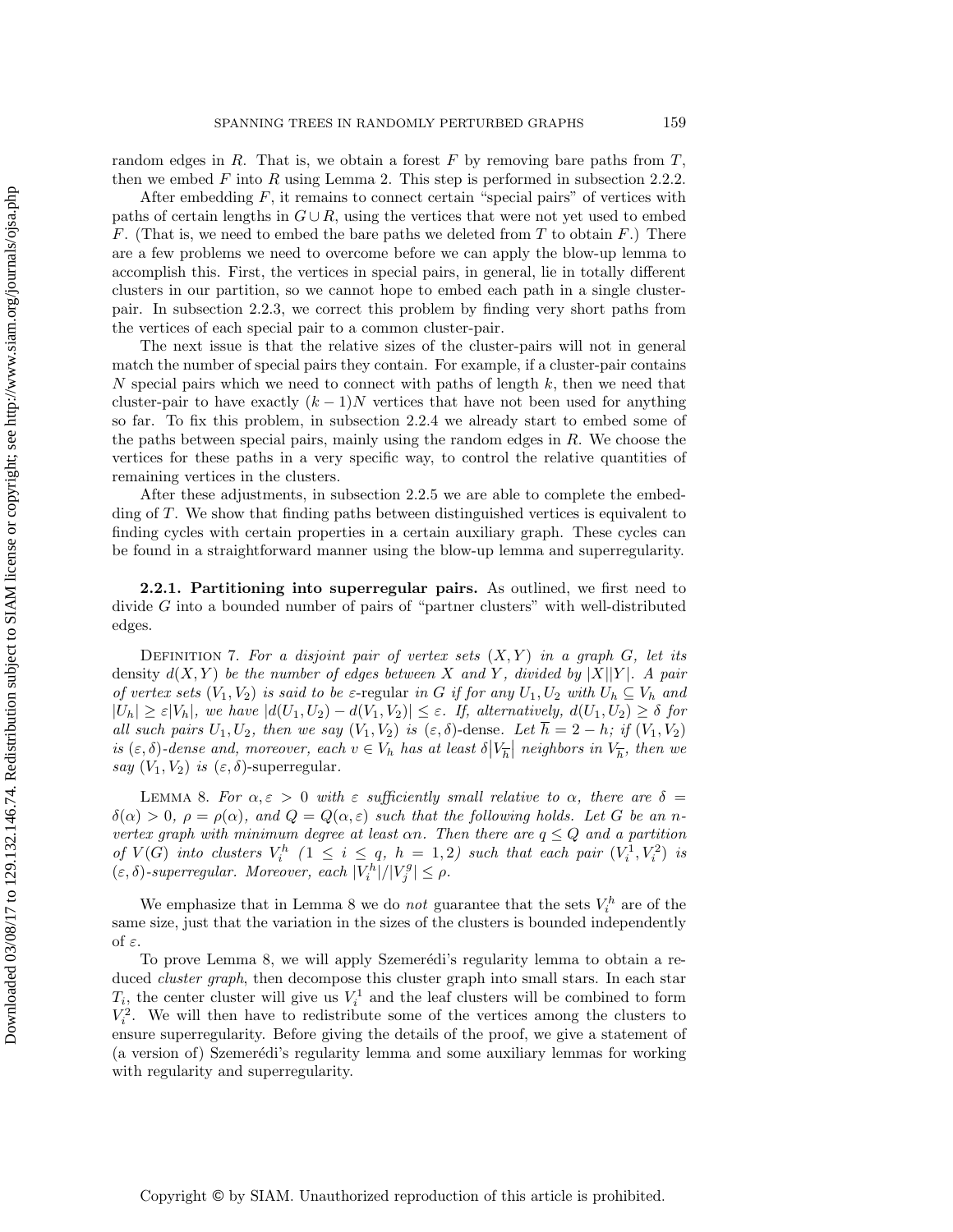LEMMA 9 (Szemerédi's regularity lemma, minimum degree form). For every  $\alpha >$ 0, and any  $\varepsilon > 0$  that is sufficiently small relative to  $\alpha$ , there are  $\alpha' = \alpha'(\alpha) > 0$  and  $K = K(\varepsilon)$  such that the following holds. For any graph G of minimum degree at least  $\alpha|G|$ , there is a partition of  $V(G)$  into clusters  $V_0, V_1, \ldots, V_k$  ( $k \leq K$ ), and a spanning subgraph  $G'$  of  $G$ , satisfying the following properties. The "exceptional cluster"  $V_0$  has size at most  $\varepsilon n$ , and the other clusters have equal size sn. The minimum degree of  $G'$ is at least  $\alpha'$ n. There are no edges of  $G'$  within the clusters, and each pair of nonexceptional clusters is  $\varepsilon$ -regular in G' with density zero or at least  $\alpha'$ . Moreover, define the cluster graph C as the graph whose vertices are the k non-exceptional clusters  $V_i$ , and whose edges are the pairs of clusters between which there is nonzero density in  $G'$ . The minimum degree of C is at least  $\alpha' k$ .

This version of Szemerédi's regularity lemma is just the "degree form" of  $|13$ , Theorem 1.10], plus a straightforward claim about minimum degree. Our statement follows directly from [\[17,](#page-16-16) Proposition 9].

We now give some simple lemmas about  $(\varepsilon, \delta)$ -denseness. Note that this is basically a one-sided version of  $\varepsilon$ -regularity that is more convenient in proofs about superregularity. In particular, an  $\varepsilon$ -regular pair with density  $\delta$  is  $(\varepsilon, \delta - \varepsilon)$ -dense. Here and in later sections, most of the theorems about  $(\varepsilon, \delta)$ -dense pairs correspond to analogous theorems for  $\varepsilon$ -regular pairs with density about  $\delta$ .

LEMMA 10. Consider disjoint vertex sets  $V^1, V_1^2, \ldots, V_r^2$  such that each  $V_i^2$  is the same size and each  $(V^1, V_i^2)$  is  $(\varepsilon, \delta)$ -dense. Let  $V^2 = \bigcup_{i=1}^r V_i^2$ ; then  $(V^1, V^2)$  is  $(\varepsilon, \delta/r)$ -dense.

*Proof.* Let  $U^h \subseteq V^h$  with  $|U^h| \geq \varepsilon |V^h|$ . Let  $V_i^2$  be the cluster which has the largest intersection with  $U^2$ ; thus we have  $|U^2 \cap V_i^2| \ge \varepsilon |V^2|/r = \varepsilon |V_i^2|$ , and therefore there are at least  $\delta |U^1||U^2 \cap V_i^2| \ge (\delta/r)|U^1||U^2|$  edges between  $U^1$  and  $U^2$ .  $\Box$ 

<span id="page-5-3"></span>LEMMA 11. Let  $(V^1, V^2)$  be an  $(\varepsilon, \delta)$ -superregular pair. Suppose we have  $W^h \supseteq$  $V^h$  with  $|W^h| \leq (1+f\varepsilon)|V^h|$ , and suppose that each vertex in  $W^h\backslash V^h$  has at least  $\delta' |W^h|$  neighbors in  $W^h$ . Then  $(W^1, W^2)$  is an  $(\varepsilon', \delta')$ -superregular pair, where

<span id="page-5-2"></span>
$$
\varepsilon' = \max\{2f, 1+f\} \,\varepsilon, \quad \delta' = \min\{1/4, 1/(1+f\varepsilon)\} \,\delta.
$$

Proof. Suppose  $U^h \subseteq W^h$  with  $|U^h| \geq \varepsilon'|W^h|$ . Then  $|U^h \cap V^h| \geq \varepsilon'|W^h|$  $f \in |V^h| \geq \varepsilon |V^h|$  so there are at least  $\delta |U^1 \cap V^1||U^2 \cap V^2|$  edges between  $U^1$  and  $U^2$ . But note that  $|U^h \cap V^h| \geq |U^h| - f\varepsilon |W^h| \geq (1 - (f\varepsilon)/\varepsilon')|U^h| \geq (1/2)|U^h|$ , so  $d(U^1, U^2) \ge \delta/4$  and  $(W^1, W^2)$  is  $(\varepsilon', \delta')$ -dense.

Next, note that each  $v \in V^h$  has  $\delta |V^h| \geq \delta' |W^h|$  neighbors in  $W^h$ , and by assumption each  $v \in W^h \backslash V^h$  has  $\delta' |W^h|$  neighbors in  $W^h$ , proving that  $(W^1, W^2)$  is  $(\varepsilon', \delta')$ -superregular.  $\Box$ 

<span id="page-5-0"></span>LEMMA 12. Every  $(\varepsilon, \delta)$ -dense pair  $(V^1, V^2)$  contains an  $(\varepsilon/(1-\varepsilon), \delta - \varepsilon)$ -superregular subpair  $(W^1, W^2)$ , where  $|W^h| \ge (1 - \varepsilon)|V^h|$ .

<span id="page-5-1"></span>[Lemma 12](#page-5-0) follows easily from the same proof as [\[4,](#page-16-17) Proposition 6].

Now we prove [Lemma 8.](#page-4-1) First we need a lemma about a decomposition into small stars.

LEMMA 13. Let  $G$  be an n-vertex graph with minimum degree at least  $\alpha n$ . Then there is a spanning subgraph S which is a union of vertex-disjoint stars, each with at least two and at most  $1 + 1/\alpha$  vertices.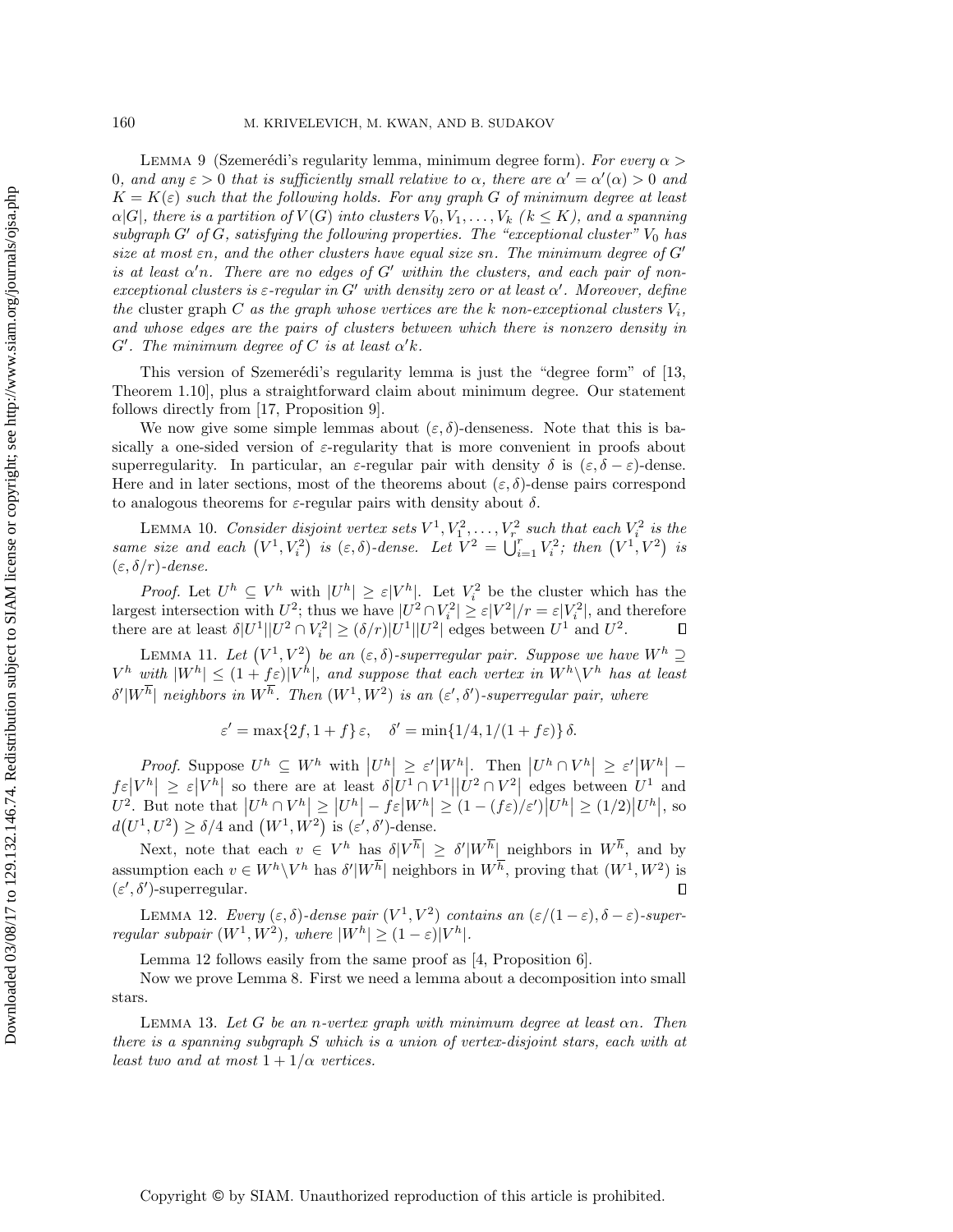Proof. Let S be a union of such stars with the maximum number of vertices. Suppose there is a vertex  $v$  uncovered by  $S$ . If  $v$  has a neighbor which is a center of one of the stars in S, and that star has fewer than  $1 + |1/\alpha|$  vertices, then we could add  $v$  to that star, contradicting maximality. (Here we allow either vertex of a two-vertex star to be considered the "center.") Otherwise, if v has a neighbor  $w$ which is a leaf of one of the stars in  $S$ , then we could remove that leaf from its star and create a new two-vertex star with edge vw, again contradicting maximality. The remaining case is where each of the (at least  $\alpha n$ ) neighbors of v is a center of a star with  $1 + |1/\alpha| > 1/\alpha$  vertices. But these stars would comprise more than n vertices, which is again a contradiction. We conclude that  $S$  covers  $G$ , as desired.  $\Box$ 

Proof of [Lemma](#page-4-1) 8. Apply our minimum degree form of Szemerédi's regularity lemma, with some  $\varepsilon'$  to be determined (which we will repeatedly assume is sufficiently small). Consider a cover of the cluster graph C by stars  $T_1, \ldots, T_q$  of size at most  $1 + 1/\alpha'$ , as guaranteed by [Lemma 13.](#page-5-1) Let  $W_i^1$  be the center cluster of  $T_i$ , and let  $W_i^2$  be the union of the leaf clusters of  $T_i$  (for two-vertex stars, arbitrarily choose one vertex as the "leaf" and one as the "center"). Each edge of the cluster graph C corresponds to an  $(\varepsilon', \alpha'/2)$ -dense pair, and each  $W_i^h$  is the union of at most  $1/\alpha'$ clusters  $V_i$ . By [Lemma 10,](#page-5-2) with  $\delta' = (\alpha')^2/2$  each pair  $(W_i^1, W_i^2)$  is  $(\varepsilon', \delta')$ -dense in  $G'$  (therefore  $G$ ).

Apply [Lemma 12](#page-5-0) to obtain sets  $V_i^h \subseteq W_i^h$  such that  $|V_i^h| = (1 - \varepsilon')|W_i^h|$  and each  $(V_i^1, V_i^2)$  is  $(2\varepsilon', \delta'')$ -superregular for  $\delta'' = \delta'/2$ . Combining the exceptional cluster  $\hat{V}_0$  and all the  $W_i^h \backslash V_i^h$ , there are at most  $2\varepsilon'n$  "bad" vertices which are not part of a superregular pair.

Each bad vertex v has at least  $\alpha' n - 2\varepsilon' n$  neighbors to the clusters  $V_i^h$ . The clusters  $V_i^h$  which contain fewer than  $\delta''|V_i^h|$  of these neighbors altogether contain at most  $\delta''$ n such neighbors. Each  $V_i^h$  has size at most  $sn/\alpha'$ , so for small  $\varepsilon'$  there are at least

$$
\frac{\alpha' n - 2\varepsilon' n - \delta'' n}{sn/\alpha'} \ge \frac{(\alpha')^2}{2s}
$$

clusters  $V_i^h$  which have at least  $\delta''|V_i^h|$  neighbors of v. Pick one such  $V_i^h$  uniformly at random, and put v in  $V_i^h$  (do this independently for each bad v). By a concentration inequality, after this procedure a.a.s. at most  $2(2\varepsilon'n)/((\alpha')^2/(2s)) \le$  $(8\varepsilon' / (\alpha')^2)|W_i^h| \leq (9\varepsilon' / (\alpha')^2)|V_i^h|$  bad vertices have been added to each  $V_i^h$ . By [Lemma 11,](#page-5-3) for small  $\varepsilon'$  each  $(V_i^1, V_i^2)$  is now  $(O(\varepsilon'), \delta''/4)$ -superregular. To conclude, let  $\delta = \delta''/4$  and  $\rho = 2\alpha'$ , and choose some  $\varepsilon'$  small relative to  $\varepsilon$ .  $\Box$ 

We apply [Lemma 8](#page-4-1) to our graph G, with  $\varepsilon_1 = \varepsilon_1(\delta)$  to be determined. For  $\mathbf{i} = (i, h)$ , let  $V_{\mathbf{i}} = V_i^h$ , and let  $|V_{\mathbf{i}}| = s_{\mathbf{i}}n$ .

<span id="page-6-0"></span>**2.2.2.** Embedding a subforest of  $T$ . In this section we will start to embed  $T$ into  $G\cup R$ . Just as in [subsection 2.1,](#page-2-3) we will use the decomposition of R into "phases"  $R_1, R_2, R_3, R_4$  (but we start with  $R_2$  for consistency with the section numbering).

Recall that a bare path in  $T$  is a path  $P$  such that every vertex of  $P$  has degree exactly two in  $T$ . Proceeding with the proof outline, we need the fact that  $T$  is almost entirely composed of bare paths, as is guaranteed by the following lemma due to one of the authors [\[14,](#page-16-13) Lemma 2.1].

LEMMA 14. Let  $T$  be a tree on n vertices with at most  $\ell$  leaves. Then  $T$  contains a collection of at least  $(n - (2\ell - 2)(k + 1))/(k + 1)$  vertex-disjoint bare paths each of length k.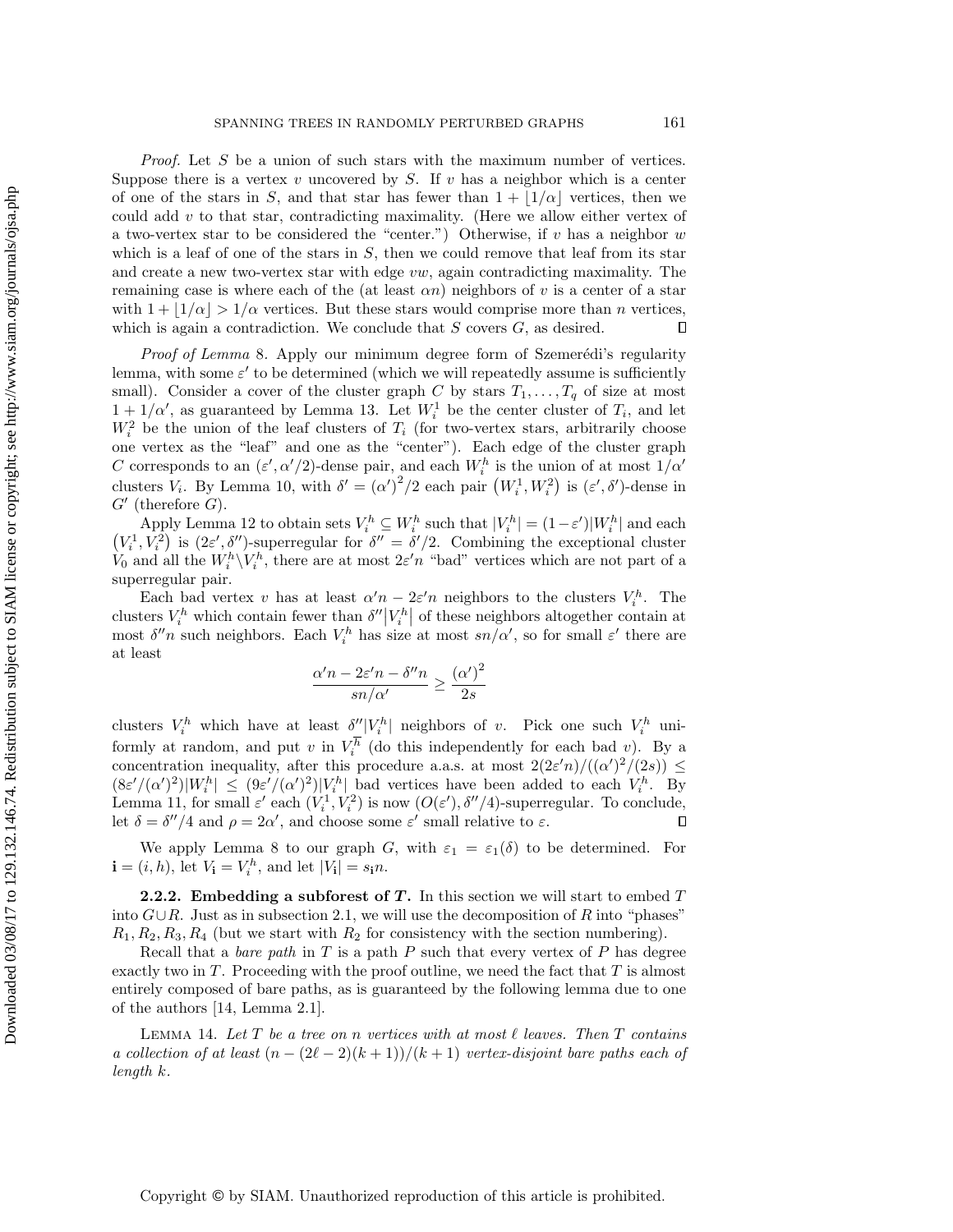In our case  $\ell = \lambda n$ . If we choose k large enough and choose  $\lambda$  small enough relative to k, then T contains a collection of  $n/(2(k-1))$  disjoint bare k-paths. (The definite value of k will be determined later; it will be odd and depend on  $\alpha$  but not ε). If we delete the interior vertices of these paths, then we are left with a forest F on  $n/2$  vertices.

Now, embed F into the random graph  $R_2$  (also, with some abuse of notation, denote this embedded subgraph by F). There are  $n/(2(k-1))$  "special pairs" of "special vertices" of  $F \subseteq R_2$  that need to be connected with k-paths of nonspecial vertices. We call such connecting paths "special paths." Let  $X \subseteq V$  be the set of special vertices, and let  $W = V \backslash F$  be the set of "free" vertices. By symmetry we can assume

$$
X\,\cup\,F\backslash X\,\cup\,W
$$

is a uniformly random partition of V into parts of sizes  $n/(k-1)$ ,  $n/2 - n/(k-1)$ , and  $n/2$ , respectively. We can also assume that the special pairs correspond to a uniformly random partition of X into pairs. Note that  $2|W| = (k-1)|X|$ .

Let  $X_i = V_i \cap X$  and  $W_i = V_i \backslash F$  be the set of free vertices remaining in  $V_i$ . By [Lemma 5](#page-2-2) and the union bound, a.a.s. each  $|W_{i}| \sim s_{i} n/2$  and  $|X_{i}| \sim s_{i} n/(k-1)$ .

Here and in future parts of the proof, it is critical that after we take certain subsets of our superregular pairs, we maintain superregularity or at least density (albeit with weaker  $\varepsilon$  and  $\delta$ ). We will ensure this in each situation by appealing to one of the following two lemmas.

<span id="page-7-1"></span>LEMMA 15. Suppose  $(V^1, V^2)$  is  $(\varepsilon, \delta)$ -dense, and let  $W^h \subseteq V^h$  with  $|W^h| \ge$  $\gamma|V^h|$ . Then  $(W^1, W^2)$  is  $(\varepsilon/\gamma, \delta)$ -dense.

*Proof.* If  $U^h \subseteq W^h$  with  $|U^h| \geq (\varepsilon/\gamma)|W^h|$ , then  $|U^h| \geq \varepsilon|V^h|$ . The result follows from the definition of  $(\varepsilon, \delta)$ -denseness.  $\Box$ 

<span id="page-7-0"></span>LEMMA 16. Fix  $\delta, \varepsilon' > 0$ . There is  $\varepsilon = \varepsilon(\varepsilon') > 0$  such that the following holds. Suppose  $(V^1, V^2)$  is  $(\varepsilon, \delta)$ -dense, let  $n_h$  satisfy  $|V^h| \geq n_h = \Omega(n)$  (not necessarily uniformly over  $\varepsilon$  and  $\delta$ ), and for each h let  $W^h \subseteq V^h$  be a uniformly random subset of size  $n_h$ . Then  $(W^1, W^2)$  is a.a.s.  $(\varepsilon', \delta/2)$ -dense. If, moreover,  $(V^1, V^2)$  is  $(\varepsilon, \delta)$ superregular, then  $(W^1, W^2)$  is a.a.s.  $(\varepsilon', \delta/2)$ -superregular.

[Lemma 16](#page-7-0) is a simple consequence of a highly nontrivial (and much more general) result proved by Gerke, Kohayakawa, Rödl, and Steger in [\[8\]](#page-16-18), which shows that small random subsets inherit certain regularity-like properties with very high probability. The notion of "lower regularity" in that paper essentially corresponds to our notion of  $(\varepsilon, \delta)$ -density.

*Proof of [Lemma](#page-7-0)* 16. The fact that  $(W^1, W^2)$  is a.a.s.  $(\varepsilon', \delta/2)$ -dense for suitable  $\varepsilon$  follows from two applications of [\[8,](#page-16-18) Theorem 3.6].

It remains to consider the degree condition for superregularity. For each  $v \in W^h$ , the number of neighbors of v in  $W<sup>h</sup>$  is hypergeometrically distributed, with expected value at least  $\delta n_{\overline{h}}$ . Since  $n_{\overline{h}} = \Omega(n)$ , [Lemma 5](#page-2-2) and the union bound immediately tell us that a.a.s. each such v has  $\delta n_{\overline{h}}/2$  such neighbors, as required.

Let  $\overline{(i, h)} = (i, \overline{h})$ , and let  $[(i, h)] = i$ . It is an immediate consequence of [Lemma 16](#page-7-0) that each  $(X_i, W_{\overline{i}})$  and  $(W_i, W_{\overline{i}})$  are  $(\varepsilon_2, \delta_2)$ -superregular, where  $\delta_2 = \delta_1/2$  and  $\varepsilon_2$  can be made arbitrarily small by choice of  $\varepsilon_1$ .

Now that we have embedded  $F$ , we no longer care about the vertices used to embed  $F\setminus X$ ; they will never be used again. It is convenient to imagine, for the duration of the proof, that instead of embedding parts of  $T$ , we are "removing" vertices from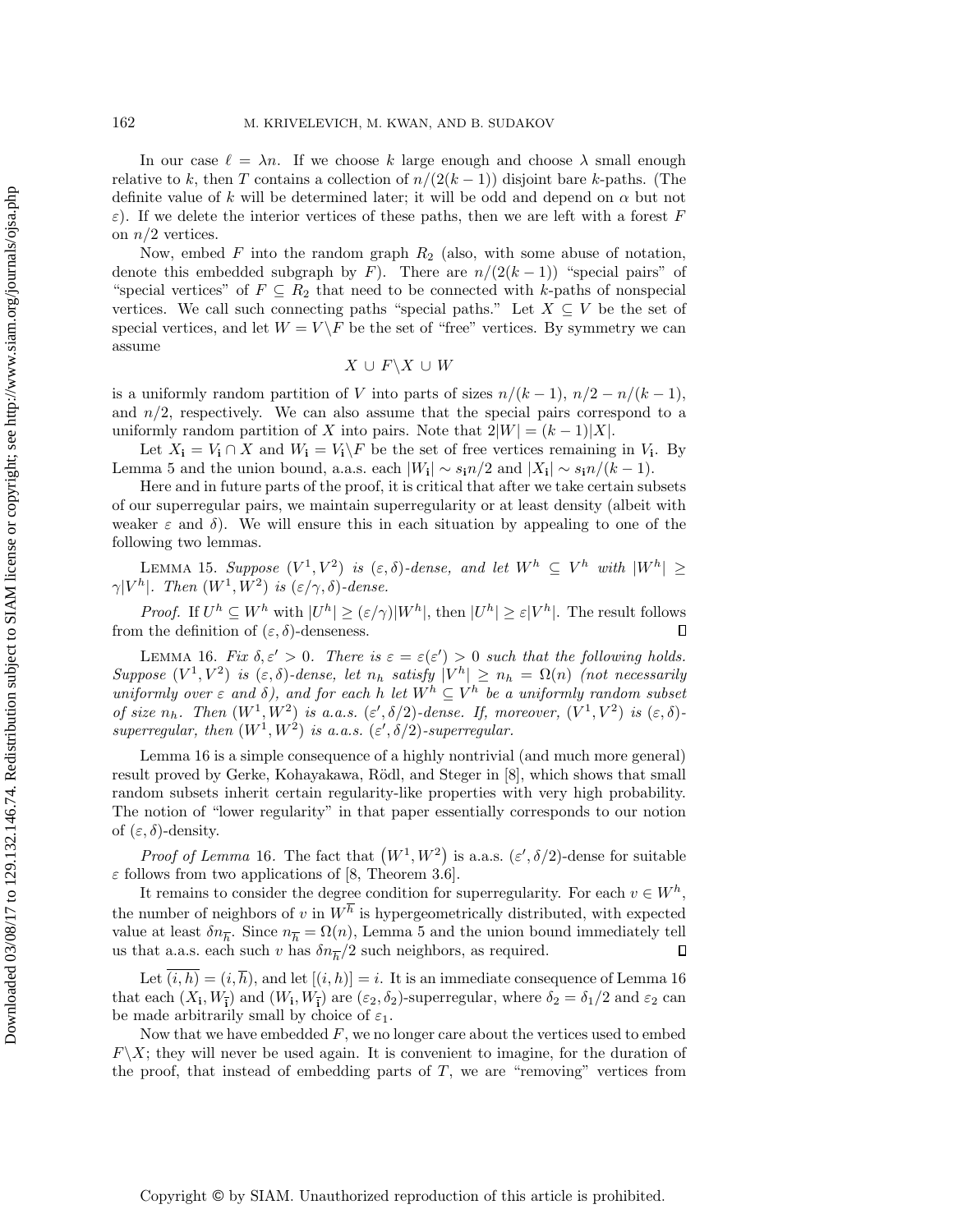$G \cup R$ , gradually making the remaining graph easier to deal with. So, update n to be the number of vertices not used to embed  $F\X$  (previously  $(1/2+1/(k-1))n$ ), and update  $s_i$  to satisfy  $|W_i| = s_i n$ . Note that (asymptotically speaking) this just rescales the  $s_i$  so that they sum to  $((k-1)/(k+1))$ . Therefore the variation between the  $s_i$  is still bounded independently of  $\varepsilon$ ; we can increase  $\rho$  slightly so that each  $|s_i|/|s_j| \leq \rho$ . We then have  $|X_i| \sim 2s_i n/(k-1)$  for each i, and there are  $n/(k+1)$  special pairs.

<span id="page-8-0"></span>2.2.3. Fixing the endpoints of the special paths. We will eventually need to start finding and removing special paths between our special pairs. For this, we would like each of the special pairs to be "between" partner clusters  $V_i, V_{\overline{i}},$  so that we can take advantage of the superregularity in G. Therefore, for every special pair  $\{x, y\}$ , we will find very short (length-2) paths from x to some vertex  $x' \in W_{\mathbf{r}}$  and from y to some  $y' \in W_{\mathbf{F}}$  for some r. All these short paths will be disjoint. Our short paths effectively "move" the special pair  $\{x, y\}$  to  $\{x', y'\}$ : to complete the embedding we now need to find length- $(k-4)$  special paths connecting the new special pairs.

<span id="page-8-1"></span>Note that there is a.a.s. an edge between any two large vertex sets in the random graph  $R_3$ , as formalized below.

LEMMA 17. For any  $\varepsilon > 0$ , there is  $c = c(\varepsilon)$  such that the following holds. In a random graph  $R \in \mathbb{G}(n, c/n)$ , there is a.a.s. an edge between any two (not necessarily disjoint) vertex subsets  $A, B$  of size  $\varepsilon n$ .

[Lemma 17](#page-8-1) is a standard result and can be proved in basically the same way as [Lemma 6.](#page-3-1) We include a proof for completeness.

*Proof.* For any such subsets A, B, choose disjoint  $A' \subseteq A$  and  $B' \subseteq B$  of size  $\varepsilon n/2$ . The probability there is no edge between A and B is less than the probability there is no edge between A' and B', which is  $(1 - c/n)^{(\varepsilon n/2)^2} \le e^{-c\varepsilon^2 n/2}$ . There are at most  $2^{2n}$  choices of A and B, so for large c, by the union bound there is a.a.s. an edge between any such pair of sets.  $\Box$ 

It is relatively straightforward to greedily find suitable short paths in  $G \cup R_3$  using the minimum degree condition in the superregular pairs  $(X_i, W_{\overline{i}})$  and [Lemma 17.](#page-8-1) However, we need to be careful to find and remove our paths in such a way that afterwards we still have superregularity between certain subsets. We will accomplish this by setting aside a random subset of each  $W_{\mathbf{r}}$  from which the  $x'$ ,  $y'$  (and no other vertices in our length-2 paths) will be chosen, then using the symmetry argument of [Remark 3](#page-2-1) and appealing to [Lemma 16.](#page-7-0) The details are a bit involved, as follows.

Uniformly at random, partition each  $W_i$  into sets  $W_i^{(1)}$  $W^{(1)}$  and  $W^{(2)}$  $i^{(2)}$  of size  $|W_{i}|/2$ . We will take the  $x', y'$  from the  $W_i^{(2)}$  $\mathbf{u}^{(2)}$ , and we will take the intermediate vertices in our length-2 paths from the  $W_i^{(1)}$  $i^{(1)}$ . Note that in G, a.a.s. each  $x \in X_i$  has at least  $(\delta_2/3) s_{\overline{i}} n$ neighbors in  $W_i^{(1)}$  $i<sup>(1)</sup>$ . This follows from [Lemma 5](#page-2-2) applied to the hypergeometric random variables  $|N_G(x) \cap W_{\bar{i}}^{(1)}|$  (which have mean at least  $\delta_2 s_{\bar{i}} n/2$  by superregularity), plus the union bound. Arbitrarily choose an ordering of the special pairs, and choose some the union bound. Arbitrarily choose an ordering of the special pairs, and choose some "destination" index r for each special pair, in such a way that each r is chosen for a  $(1+o(1))/(2q)$  fraction of the special pairs. (Recall that q is the number of pairs of partner clusters.) We will find our length-2 paths greedily, by repeatedly applying the following argument.

Suppose we have already found length-2 paths for the first  $i - 1$  special pairs, and let S be the set of vertices in these paths. Let  $\{x, y\}$  be the *i*th special pair, with  $x \in X_i$  and  $y \in X_j$ . Let r be the destination index for this special pair. We claim that if k is large, then  $|N_G(x) \cap (W_i^{(1)})|$  $|\overline{\mathbf{F}}_{\overline{\mathbf{i}}}^{(1)} \setminus S| = \Omega(n)$  and  $|W_{\mathbf{r}}^{(2)} \setminus S| = \Omega(n)$ . It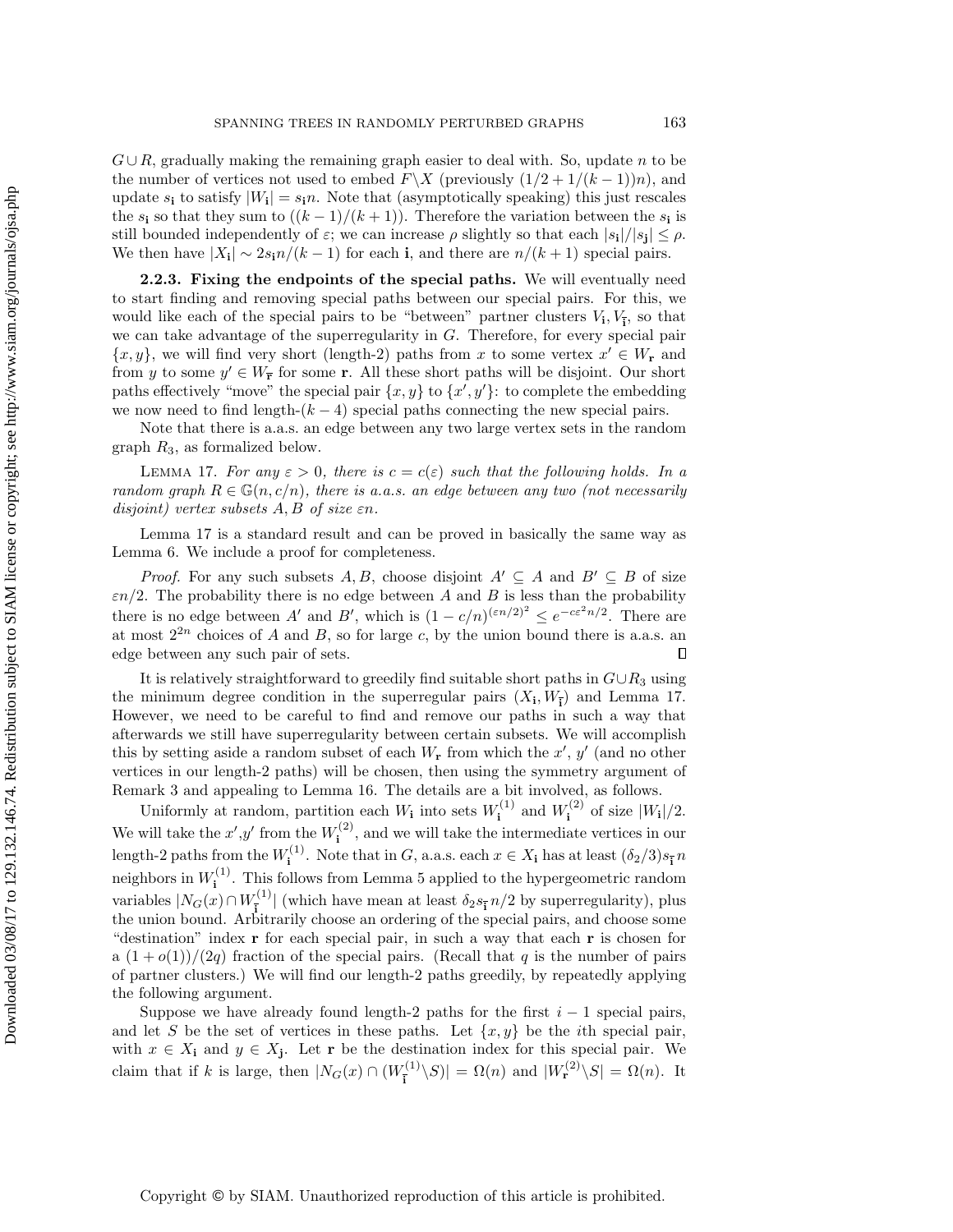will follow from [Lemma 17](#page-8-1) that there is a.a.s. an edge between  $N_G(x) \cap (W_{\overline{s}}^{(1)})$  $\frac{1}{\mathbf{i}}^{(1)} \setminus S$  and  $W_{\mathbf{r}}^{(2)} \backslash S$  in  $R_3$ . This gives a length-2 path between x and some  $x' \in W_{\mathbf{r}}^{(2)}$  disjoint to the paths chosen so far, in  $G \cup R_3$ . By identical reasoning there is a disjoint length-2 path between y and some  $y' \in W_{\overline{r}}^{(2)}$  $\frac{F^{(2)}}{\bar{r}}$  passing through  $W_{\bar{i}}^{(1)}$ .<sup>(1)</sup>.<br>j

To prove the claims in the preceding argument, note that we always have

$$
\left|W_{\overline{\mathbf{i}}}^{(1)} \cap S\right| \leq |X_{\mathbf{i}}|, \qquad \left|W_{\mathbf{r}}^{(2)} \cap S\right| \leq (1 + o(1))|X|/(2q).
$$

Let  $s = ((k-1)/(k+1))/2q$  be the average  $s_i$ , and recall that  $\rho$  controls the relative sizes of the  $s_i$ . For large  $k$ ,

$$
\left|N_G(x) \cap \left(W_{\overline{\mathbf{i}}}^{(1)} \backslash S\right)\right| \ge \frac{\delta_2 s_{\overline{\mathbf{i}}} n - |X_{\mathbf{i}}| \sim \frac{\delta_2 s_{\overline{\mathbf{i}}} n - \frac{2s_{\mathbf{i}}}{3} n - \frac{2s_{\mathbf{i}}}{k-1} n \ge \left(\frac{\delta_2}{3} - \frac{2\rho}{k-1}\right) s_{\overline{\mathbf{i}}} n = \Omega(n)
$$

and

$$
\left|W_{\mathbf{r}}^{(2)}\backslash S\right| \ge \frac{|W_{\mathbf{i}}|}{2} - (1+o(1))\frac{|X|}{2q} \sim \frac{s_{\mathbf{i}}}{2}n - \frac{2s}{k-1}n \ge \left(\frac{1}{2} - \frac{2\rho}{k-1}\right)s_{\mathbf{i}}n = \Omega(n),
$$

as required. We emphasize that since  $\delta_2$  and  $\rho$  are independent of  $\varepsilon$  (depending only on  $\alpha$ ), we can also choose k independent of  $\varepsilon$ .

After we have found our length-2 paths, let  $X'_i \subseteq W_i$  be the set of "new special vertices"  $x', y'$  in  $W_i$ . Note that we can, in fact, assume that each  $X'_i$  is a uniformly random subset of  $W^{(2)}_i$  $i^{(2)}$  of size  $|X|/(2q)$ . This can be seen by a symmetry argument, as per [Remark 3.](#page-2-1) Because the situation here is a bit complicated, we include some details. Condition on the random sets  $W_i^{(2)}$  $i^{(2)}$ . For each **i**, the vertices in  $X'_i$  are each chosen so that they are adjacent in  $R_3$  to some vertex in one of the  $W_i^{(1)}$  $j^{(1)}$ . Note that the distribution of  $R_3$  is invariant under permutations of  $W_i^{(2)}$  $i^{(2)}$ . We can choose such a vertex permutation  $\pi$  uniformly at random; then  $\pi(X'_{\mathbf{i}})$  is a uniformly random subset of  $W_{\mathbf{r}}^{(2)}$  of size  $|X|/(2q)$ , which has the right adjacencies in  $\pi(R_3)$  (which has the same distribution as  $R_3$ ).

Now we claim that even after removing the vertices of our length-2 paths we a.a.s. maintain some important properties of the clusters. Let  $W'_i \subseteq W_i \backslash X'_i$  be the subset of  $W_i$  that remains after the vertices in the length-2 paths are deleted.

CLAIM 18. Each  $(X'_{\mathbf{i}}, W'_{\mathbf{i}})$ ,  $(W'_{\mathbf{i}}, W'_{\mathbf{i}})$  is a.a.s.  $(\rho(k-1)\varepsilon_2/(1-\delta_2/2), \delta_2/2)$ -superregular, satisfying

<span id="page-9-0"></span>
$$
(2\rho)^{-1} \leq \frac{k-1}{2} \cdot \frac{|X'_i|}{|W'_i|} \leq 2\rho.
$$

*Proof.* Since each  $W_i^{(2)}$  $i^{(2)}$  is a uniformly random subset of  $W_i$ , we can assume each  $X'_{\mathbf{i}}$  is a uniformly random subset of  $W_{\mathbf{i}}$  of size  $|X|/(2q)$ . So, each  $|N_G(w) \cap X'_{\mathbf{i}}|$ is hypergeometrically distributed with mean at least  $\delta_2|X'_i|$ . By [Lemma 5](#page-2-2) and the union bound, in G a.a.s. each  $w \in W_{\mathbf{I}}$  has at least  $(\delta_2/2)|X'_{\mathbf{I}}|$  neighbors in  $X'_{\mathbf{I}}$ . Next, note that each  $|X'_i| \sim 2sn/(k-1)$ . Since  $s/s_{\mathbf{i}} \geq 1/\rho$ , we have  $\rho(k-1)|X'_i| \geq |W_{\mathbf{i}}|$ , and by [Lemma 15](#page-7-1) each  $(X'_i, W_{\overline{i}})$  is  $(\rho(k-1)\varepsilon_2, \delta_2)$ -dense. It follows that each  $(X'_i, W_{\overline{i}})$ is  $(\rho(k-1)\varepsilon_2, \delta_2/2)$ -superregular.

Now, for large k note that  $|W_i \backslash W'_i| \le (\delta_2/2)|W_i|$ . Indeed, recalling the choice of vertices for the length-2 paths, note that

$$
\frac{|W_{\mathbf{i}}\backslash W'_{\mathbf{i}}|}{|W_{\mathbf{i}}|} = \frac{|X_{\bar{\mathbf{i}}}| + |X|/2q}{|W_{\mathbf{i}}|} \sim \frac{\frac{2}{k-1}(s_{\bar{\mathbf{i}}} + s)}{s_{\mathbf{i}}} \le \frac{4\rho}{k-1},
$$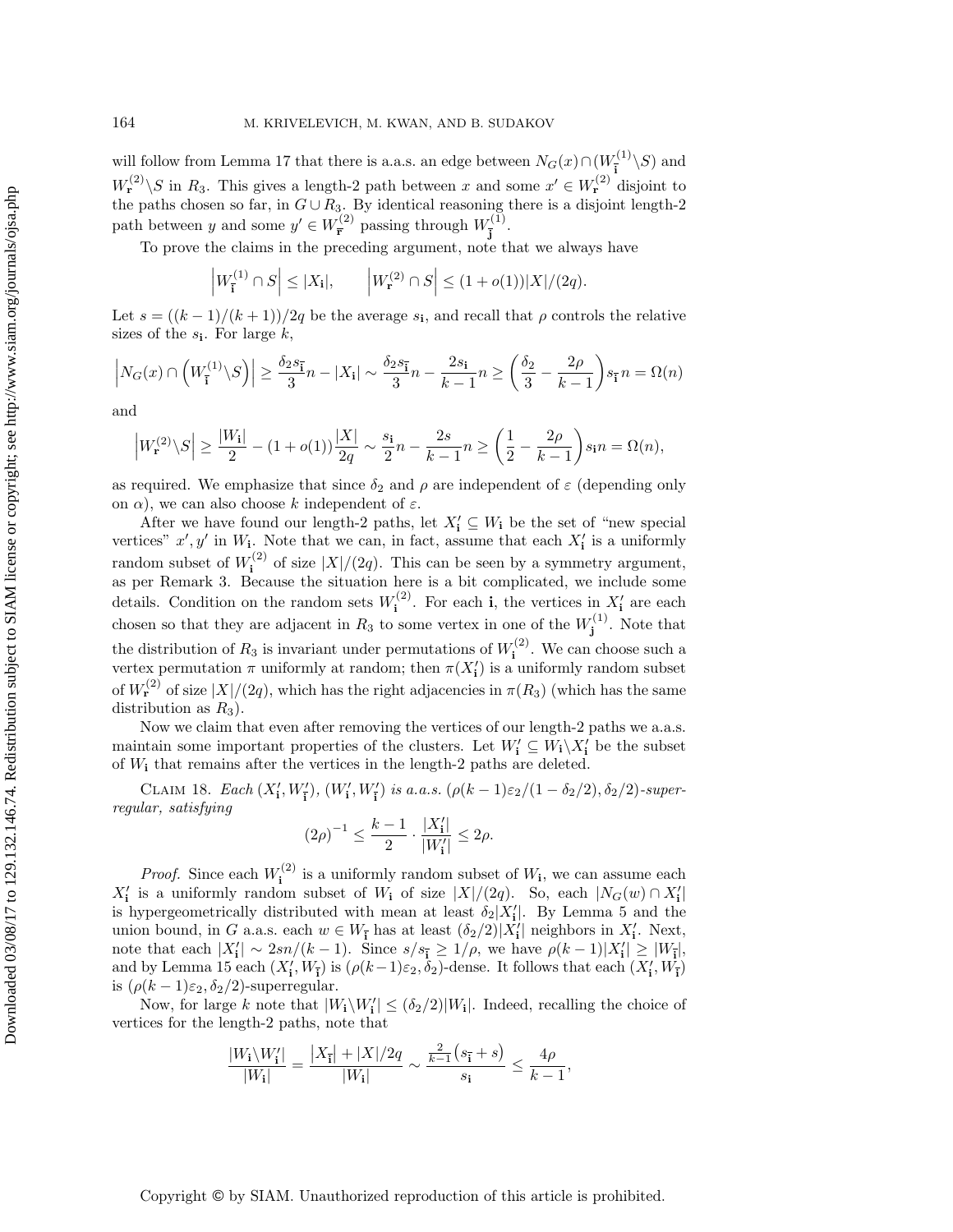which is smaller than  $\delta_2/2$  for large k. For  $v \in W_1$  we have  $|N_G(v) \cap W_{\overline{i}}| \geq \delta_2 |W_{\overline{i}}|$  by superregularity, so

$$
\big|N_G(v)\cap W'_{\overline{\mathbf{i}}}\big|\geq \big|N_G(v)\cap W_{\overline{\mathbf{i}}}\big|-\big|W_{\mathbf{i}}\backslash W'_{\mathbf{i}}\big|\geq (\delta_2/2)\big|W_{\overline{\mathbf{i}}}\big|\geq (\delta_2/2)\big|W'_{\overline{\mathbf{i}}}\big|.
$$

Combining this with [Lemma 15,](#page-7-1) a.a.s. each  $(W'_1, W'_1)$  is  $(\varepsilon_2/(1 - \delta_2/2), \delta_2/2)$ -superregular, and each  $(X'_i, W'_{\overline{i}})$  is  $(\rho(k-1)\varepsilon_2/(1-\delta_2/2), \delta_2/2)$ -superregular.

Finally, the claims about the relative sizes of the  $W'_i$ ,  $X'_i$  for large k are simple consequences of the asymptotic expressions

$$
|W'_i| \sim s_i n - \frac{2}{k-1} (s_{\bar{i}} + s) n,
$$
  $|X'_i| \sim \frac{2s}{k-1} n.$ 

Now we can redefine each  $X_i$  to be the set of new special vertices taken from  $W_i$ , and we can update the  $W_i$  by removing all the vertices used in our length-2 paths (that is, set  $X_i = X'_i$  and  $W_i = W'_i$ ). All the special pairs are between some  $X_i$  and  $X_{\mathbf{i}}$ ; let  $Z_{\mathbf{[i]}} = Z_{\mathbf{[i]}}$  be the set of such pairs (recall that  $[(i, h)] = i$ ). Update the sets  $X = \bigcup_i X_i$  and  $W = \bigcup_i W_i$ , and let  $Z = \bigcup_i Z_i$  be the set of all special pairs, so that  $|Z| = |X|/2.$ 

We also update all the other variables as before: update  $n$  to be the number of vertices in  $X \cup W$  (previously  $n - 4n/(k+1)$ ), and redefine the  $s_i$  to still satisfy  $|W_1| = s_1 n$ . Also, update k to be the new required length of special paths (previously  $(k-4)$ , so that we still have  $2|W| = (k-1)|X|$ .

Finally, let  $\varepsilon_3 = \rho(k-1)\varepsilon_2/(1-\delta_2/2)$  and  $\delta_3 = \delta_2/2$ , and double the value of  $\rho$ . By [Claim 18,](#page-9-0) each  $(X_i, W_{\overline{i}})$  and  $(W_i, W_{\overline{i}})$  are then  $(\varepsilon_3, \delta_3)$ -superregular, and each

$$
\rho^{-1} \le \frac{k-1}{2} \cdot \frac{|X_i|}{|W_i|} \le \rho.
$$

<span id="page-10-0"></span>2.2.4. Adjusting the relative sizes of the clusters. The next step is to use the random edges in  $R_4$  to start removing special paths. Our objective is to do this in such a way that after we have removed the vertices in those paths from the  $X_i$  and  $W_i$ , we will have  $2|W_i| = (k-1)|X_i|$  for each i. We require this to apply the blow-up lemma in the final step.

The way we will remove special paths is with [Claim 19,](#page-11-0) to follow.

A "special sequence" is a sequence of vertices  $x, w_1, \ldots, w_{k-1}, y$ , such that  $\{x, y\}$ is a special pair and each  $w_j$  is in some  $W_i$ . For any special path we might find, the sequence of vertices in that path will be special. In fact, the special sequences are precisely the allowed sequences of vertices in special paths.

We also define an equivalence relation on special sequences: two special sequences  $x, w_1, \ldots, w_{k-1}, y$  and  $x', w'_1, \ldots, w'_{k-1}, y'$  are equivalent if x and  $x'$  are in the same cluster  $X_i$  (therefore  $y, y' \in X_{\overline{i}}$ ), and if  $w_j$  and  $w'_j$  are in the same cluster  $W_{i_j}$  for all  $j$ . A "template" is an equivalence class of special sequences, or, equivalently, a sequence of clusters  $X_i, W_{i_1}, \ldots, W_{i_{k-1}}, X_{\overline{i}}$  (repetitions permitted).

The idea is that we can specify (a multiset of) desired templates, and provided certain conditions are satisfied, we can find special paths with these templates, using the remaining vertices in  $G \cup R_4$ . We say that a special sequence  $x, w_1, \ldots, w_{k-1}, y$ with  $x \in X_i$  and  $y \in X_{\overline{i}}$  is "good" if  $w_1 \in W_{\overline{i}}$  and  $w_{k-1} \in W_i$ . We make similar definitions for good special paths and good templates. It is easier to find good special paths because we can take advantage of superregularity at the beginning and end of the paths.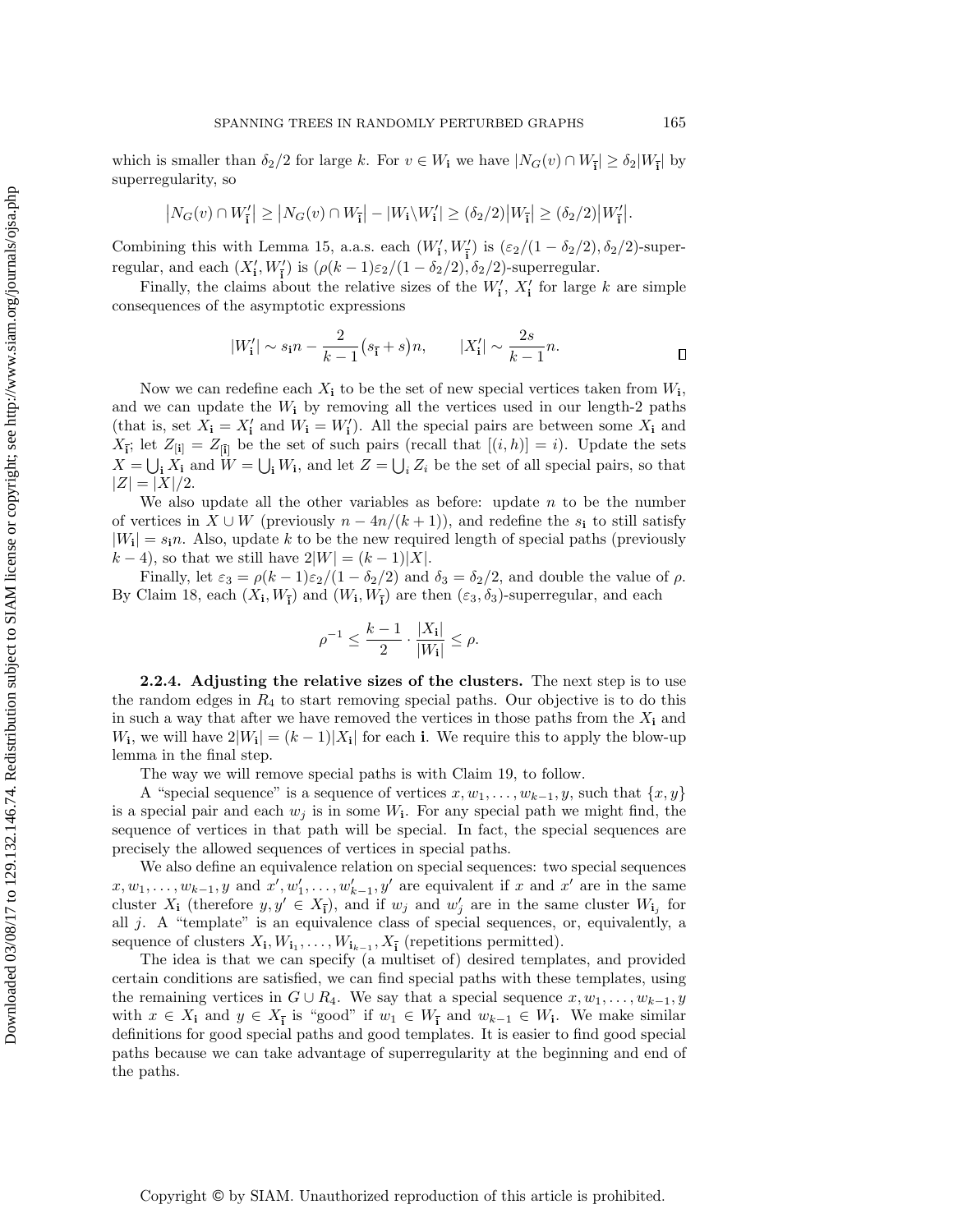Recall that  $R_4 \in \mathbb{G}(n, c_4/n)$ ; we still have the freedom to choose large  $c_4$  to make it possible to find our desired special paths in  $G \cup R_4$ . Recall from previous sections that s and  $\rho$  control the sizes of the clusters, that  $Q$  controls the number of clusters, and that each  $(X_i, W_{\overline{i}})$  and  $(W_i, W_{\overline{i}})$  are  $(\varepsilon_3, \delta_3)$ -superregular, where we can make  $\varepsilon_3$ as small as we like relative to  $\alpha$ .

<span id="page-11-0"></span>CLAIM 19. For any  $\gamma > 0$ , if  $\varepsilon_3$  is sufficiently small relative to  $\gamma$  and  $\delta_3$ , there is  $c_4 = c_4(s, \rho, \delta_3, \gamma, Q, k)$  such that the following holds.

Suppose we specify a multiset of templates (each of which we interpret as sequences of clusters), in such a way that each  $X_i$  (respectively, each  $W_i$ ) appears in these templates at most  $(1 - \gamma)|X_i|$  times (respectively, at most  $(1 - \gamma)|W_i|$  times). Then, we can a.a.s. find special paths in  $G \cup R_4$  with our desired templates in such a way that after the removal of their vertices, each  $(X_i, W_{\overline{i}})$  and  $(W_i, W_{\overline{i}})$  are still  $(\varepsilon_3/\gamma, \delta_3/4)$ superregular.

Note that our condition on the templates says precisely that at least a  $\gamma$ -fraction of each  $X_i$  and  $W_i$  should remain after deleting the vertices of the special paths.

<span id="page-11-1"></span>We will prove [Claim 19](#page-11-0) with a simpler lemma.

LEMMA 20. For any  $\delta, \xi > 0$  and any integer  $k > 2$ , there are  $\varepsilon(\delta, \xi) > 0$  and  $c = c(\delta, \xi, k)$  such that the following holds.

Let G be a graph on the vertex set  $[(k+1)n]$ , together with a vertex partition into disjoint clusters  $X, W_1, \ldots, W_{k-1}, Y$ , such that  $|X| = |Y| = n$  and each  $|W_i| = n$ . Suppose that  $(X, W_1)$  and  $(W_{k-1}, Y)$  are  $(\varepsilon, \delta)$ -dense and that each  $x \in X$  is bijectively paired with a vertex  $y \in Y$ , comprising a special pair  $(x, y)$ . Let  $R \in \mathbb{G}((k+1)n, c/n)$ . Then, in  $G \cup R$  we can a.a.s. find  $(1 - \xi)n$  vertex-disjoint paths running through  $X, W_1, \ldots, W_{k-1}, Y$  in that order, each of which connects the vertices of a special pair (these are special paths).

*Proof of [Lemma](#page-11-1)* 20. If  $c$  is large, in  $R$  we can a.a.s. find an edge between any subsets  $W'_i \subseteq W_i$  and  $W'_{i+1} \subseteq W_{i+1}$  with  $|W'_i|, |W'_{i+1}| \ge \delta \xi n/(k-2)$  for any  $1 \le i <$  $k-1$ . We can prove this fact with basically the same argument as in the proof of [Lemma 17.](#page-8-1) In fact, it immediately follows that a.a.s. between any such  $W_i'$  and  $W_{i+1}'$ there is a matching with more than  $\min\{|W'_i|, |W'_{i+1}|\} - \delta \xi n/(k-2)$  edges in R. This is because in a maximal matching, the subsets of unmatched vertices in  $W_i'$  and  $W_{i+1}'$ have no edge between them.

It follows that (a.a.s.) if we choose any subsets  $W'_i \subseteq W_i$   $(1 \leq i \leq k-1)$  with  $|W'_1| = \cdots = |W'_{k-1}| = \delta \xi n$ , there is a path in R running through the  $W'_1, \ldots, W'_{k-1}$ in that order. Indeed, we have just proved there is a matching of size greater than  $|W'_i| - \delta \xi n/(k-2)$  between each  $W'_i$  and  $W'_{i+1}$ ; the union of such matchings must include a suitable path.

Now, consider a  $\xi$ n-element subset Z' of the special pairs, and consider a  $\xi$ nelement subset  $W_i'$  of each  $W_i$ . We would like to find a special path using one of the special pairs in  $Z$  and a vertex from each  $W_i'$ . If we could (a.a.s.) find such a special path for all such subsets  $Z'$  and  $W'_i$ , then we would be done, for we would be able to choose our desired  $(1 - \xi)n$  special paths greedily. That is, given a collection of fewer than  $(1 - \xi)n$  disjoint special paths running through the clusters, we could find an additional disjoint special path with the leftover vertices.

Let  $X' \subseteq X$  and  $Y' \subseteq Y$  be the subsets containing the vertices in the special pairs in Z'. By  $(\varepsilon, \delta)$ -denseness (with  $\varepsilon \leq \xi$ ) there are at most  $\varepsilon n$  vertices in X' (respectively, in  $Y'$ ) with fewer than  $\delta \xi n$  neighbors in  $W'_1$  (respectively, in  $W'_{k-1}$ ) in G. Thus, if  $\varepsilon < \xi/2$ , then there must be a special pair  $(x, y)$  such that  $|N_G(x) \cap$  $W'_1, |N_G(y) \cap W'_{k-1}| \ge \delta \xi n$ . By the discussion at the beginning of the proof, there is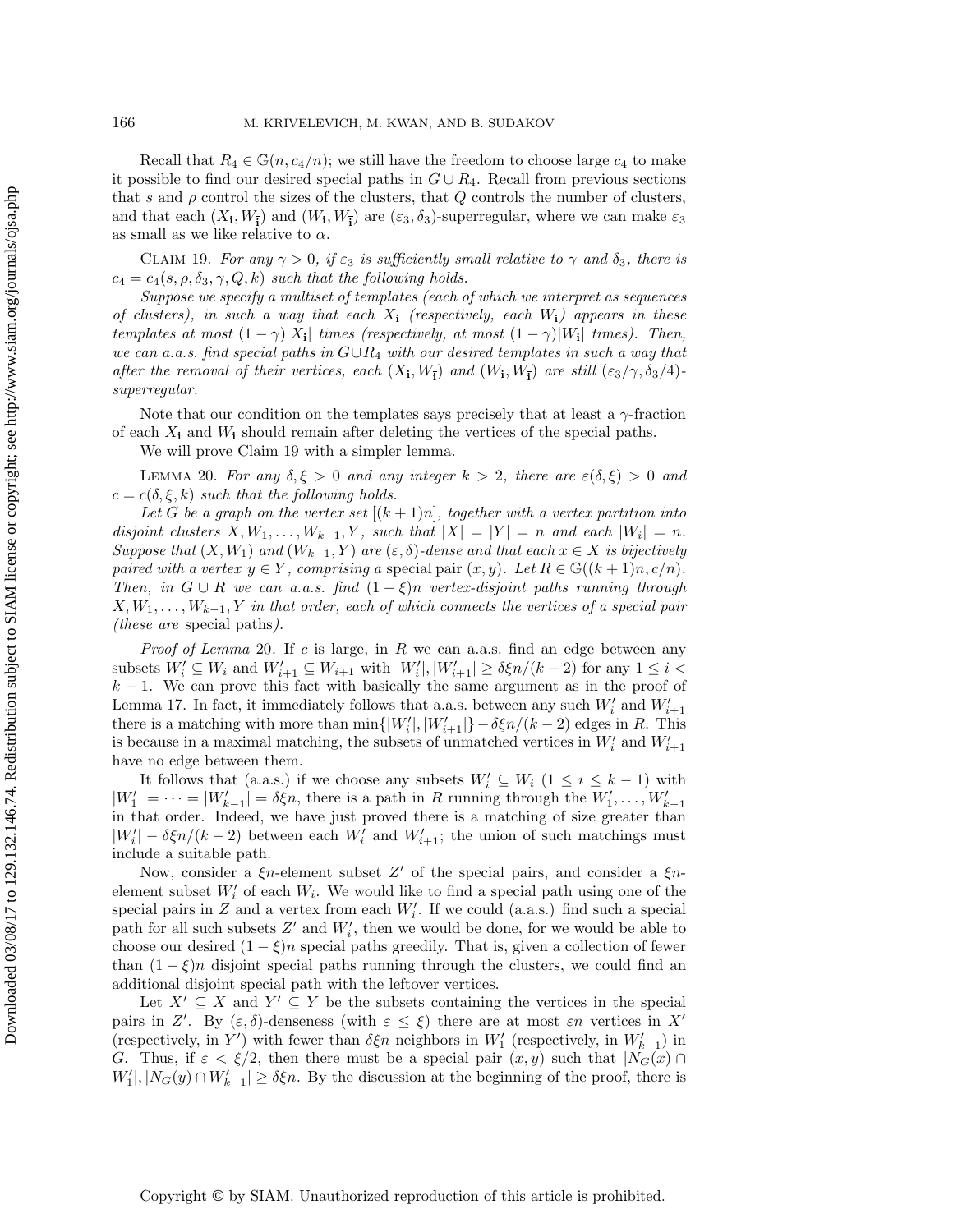a.a.s. a path in R running through  $N_G(x) \cap W'_1, W'_2, \ldots, W'_{k-2}, N_G(y) \cap W'_{k-1}$  in that order. Combining this path with  $x$  and  $y$  gives us a special path between  $x$  and  $y$ , as desired.  $\Box$ 

<span id="page-12-0"></span>The following corollary of [Lemma 20](#page-11-1) is that we can find special paths corresponding to a single template.

COROLLARY 21. For any  $b, \delta, \xi > 0$  and any integer  $k > 2$ , there are  $\varepsilon(\delta, \xi) > 0$ and  $c = c(b, \delta, \xi, k)$  such that the following holds.

Let G be a graph on some vertex set  $[N]$   $(n \geq bN)$ , together with a vertex partition into clusters. Consider a sequence of clusters  $X, W_1, \ldots, W_{k-1}, Y$  (there may be repetitions in the  $W_i$ s) such that  $|X|, |Y| \geq n$  and if  $W_i$  appears  $t_i$  times in the sequence, then  $|W_i| \geq t_i n$ . Suppose that  $(X, W_1)$  and  $(W_{k-1}, Y)$  are  $(\varepsilon, \delta)$ -dense, and that each  $x \in X$  is bijectively paired with a vertex  $y \in Y$ , comprising a special pair  $(x, y)$ . Let  $R \in \mathbb{G}(N, c/N)$ . Then, in  $G \cup R$  we can a.a.s. find  $(1 - \xi)n$  vertex-disjoint paths running through  $X, W_1, \ldots, W_{k-1}, Y$  in that order, each of which connects the vertices of a special pair (these are special paths).

*Proof.* Uniformly at random choose  $t_i$  disjoint *n*-vertex subsets of each  $W_i$ . This gives a total of  $k-1$  disjoint subsets; arrange these into a sequence  $W'_1, \ldots, W'_{k-1}$  in such a way that  $W'_i \subseteq W_i$ . Also uniformly at random choose *n*-vertex subsets  $X' \subseteq X$ and  $Y' \subseteq Y$ . By [Lemma 16,](#page-7-0)  $(X', W'_1)$  and  $(W'_{k-1}, Y')$  are a.a.s.  $(\varepsilon', \delta)$ -dense, where we can make  $\varepsilon'$  small by choice of  $\varepsilon$ . We can therefore directly apply [Lemma 20.](#page-11-1)

We can now prove [Claim 19.](#page-11-0)

Proof of [Claim](#page-11-0) 19. The basic idea is to split the clusters into many random subsets, one for each good template, and to apply [Corollary 21](#page-12-0) many times. (Note that there are fewer than  $Q^k = O(1)$  different templates.) We also need to guarantee superregularity in what remains. For this, we set aside another random subset of each cluster, which we will not touch (we used a similar idea in [subsection 2.2.3\)](#page-8-0).

If we are able to successfully find our special paths, those with template  $\tau$  will contain some number  $t_i^{\tau} |W_i|$  of vertices from  $W_i$ . (Note that  $t_i^{\tau}$  depends only on the multiset of desired templates, and not on the specific special paths we find.) After removing the vertices in our found special paths, there will be  $l_i|W_i| = (1 - \sum_{\tau} t_i^{\tau})|W_i| \ge \gamma |W_i|$ vertices remaining in  $W_i$ . Similarly, the special paths with good template  $\tau$  will take some number  $s_i^{\tau} |Z_i|$  of special pairs from each  $Z_i$ , leaving  $r_i |Z_i| \geq \gamma |Z_i|$  special pairs.

Now, for some small  $\xi > 0$  to be determined, we want to partition each  $W_i$  into parts  $W_{\mathbf{i}}^{\tau}$  of size at least  $t_{\mathbf{i}}^{\tau}|W_{\mathbf{i}}|/(1-\xi)$  and a "leftover" part  $W_{\mathbf{i}}'$  of size  $|W_{\mathbf{i}}|-\sum_{\tau}|W_{\mathbf{i}}^{\tau}|$ . Similarly, we want to partition each  $Z_i$  into parts  $Z_i^{\tau}$  of size at least  $s_i^{\tau} |Z_i|/(1-\xi)$ and a leftover part  $Z_i'$ . Let  $X_i^{\tau} \subseteq X_i$  and  $X_i' \subseteq X_i$  contain the special vertices in the special pairs in the  $Z_{[i]}^{\tau}$  and  $Z_{[i]}^{\prime}$ , respectively.

Choose the sizes of the  $W_i^{\tau}$  and  $Z_i^{\tau}$  such that each  $|W_i^{\tau}| \geq \xi sn/Q^k$  and  $|Z_i^{\tau}| \geq$  $\frac{\xi sn}{((k-1)Q^k)}$ , and also each  $|W'_i| \ge (l_i/2)|W_i|$  and  $|Z'_i| \ge (r_i/2)|Z_i|$  (this will be possible if  $\xi$  is small enough to satisfy  $(1 - \gamma)/(1 - \xi) + \xi \leq (1 - \gamma/2)$ . Given these part sizes, choose our partitions uniformly at random. (Note that this means the marginal distribution of each part is uniform on subsets of the appropriate size.)

By [Lemma 16,](#page-7-0) for any  $\varepsilon' > 0$  we can choose  $\varepsilon_3$  such that each  $(X_{\mathbf{i}}^{\tau},W_{\mathbf{i}}^{\tau})$  is a.a.s.  $(\varepsilon', \delta_3/2)$ -dense. Moreover a.a.s. each  $w \in W_{\mathbf{I}}$  has at least  $(\delta_3/2)|W'_{\mathbf{I}}|$  neighbors in  $W'_{\mathbf{i}}$  and at least  $(\delta_3/2)|X'_{\mathbf{i}}|$  neighbors in  $X'_{\mathbf{i}}$ , and each  $x \in X_{\mathbf{i}}$  has at least  $(\delta_3/2)|W'_{\mathbf{i}}|$ neighbors in  $W'_{\vec{i}}$ . We can find our desired special pairs with good template  $\tau$  using the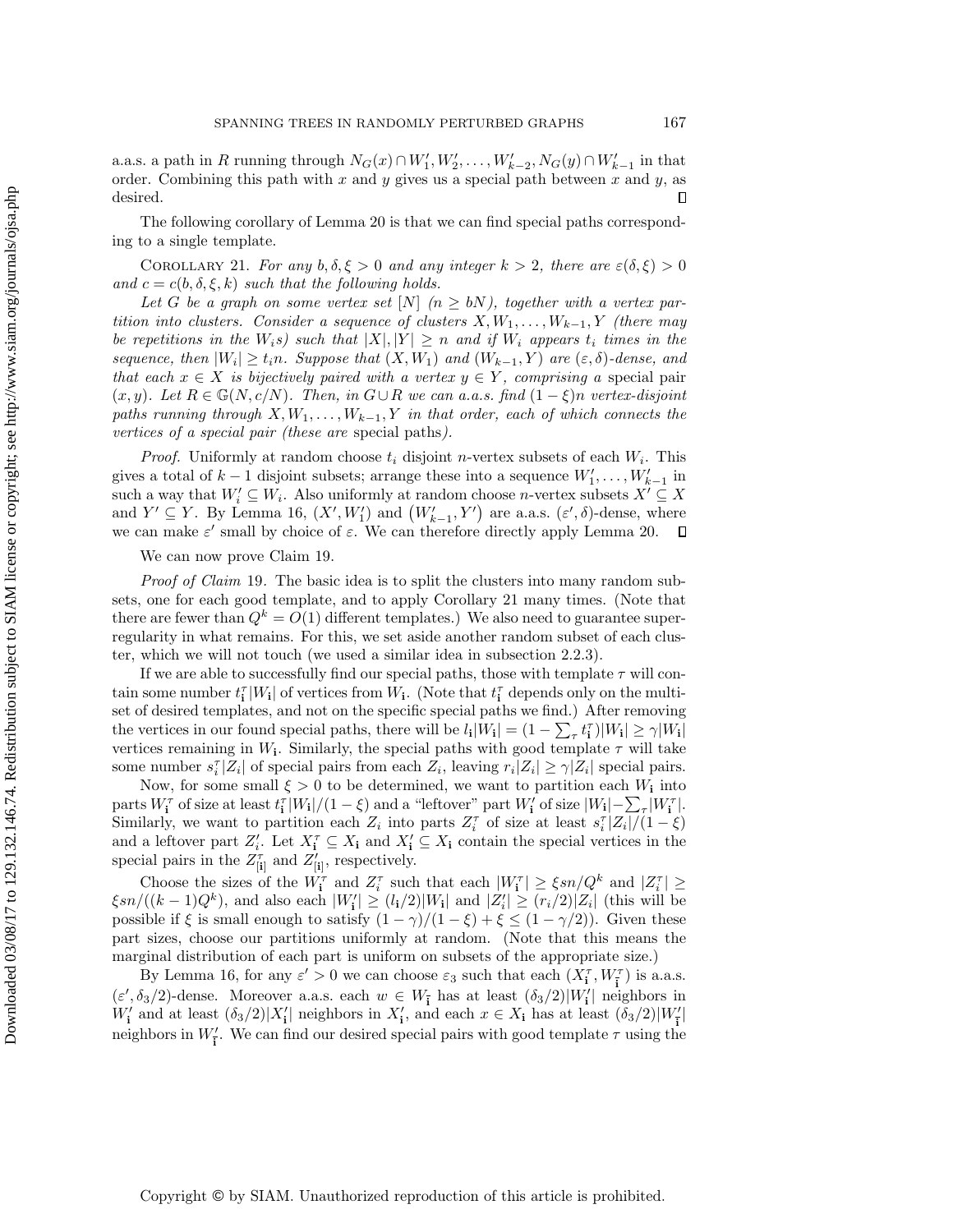clusters  $X_i^{\tau}$ ,  $W_i^{\tau}$  and [Corollary 21,](#page-12-0) provided  $\varepsilon'$  is small (in the notation of Corollary 21, we need  $\varepsilon' \leq \varepsilon(\delta_3/2, \xi)$ ).

After deleting the vertices in these special paths, by [Lemma 15](#page-7-1) each  $(X_i, W_{\overline{i}})$  and  $(W_1, W_{\overline{1}})$  is  $(\varepsilon_3/\gamma, \delta_3)$ -dense. By the condition on the sizes of the  $W'_1$  and  $Z'_i$  and the bounds on the neighborhood sizes in the last paragraph, each  $w \in W_{\overline{\mathbf{i}}}$  now has at least  $(\delta_3/4)|W_i|$  neighbors in  $W_i$  and at least  $(\delta_3/4)|X_i|$  neighbors in  $X_i$ , and each  $x \in X_i$  has at least  $(\delta_3/4)|W_{\bar{i}}|$  neighbors in  $W_{\bar{i}}$ . So each  $(X_i, W_{\bar{i}})$  and  $(W_i, W_{\bar{i}})$  is  $\Box$  $(\epsilon_3/\gamma, \delta_3/4)$ -superregular, as required.

Having proved [Claim 19,](#page-11-0) we now just need to show that there are suitable good templates so that after finding special paths with those templates and removing their vertices, we end up with  $2|W_i| = (k-1)|X_i|$  for each i.

Let

$$
m_i = \min\{|Z_i|, 2|W_{(i,1)}|/(k-1), 2|W_{(i,2)}|/(k-1)\}.
$$

Impose that k is odd; we want to leave  $L_i^Z := \lfloor m_i/2 \rfloor$  special pairs in each  $Z_i$  and  $L_i^W := ((k-1)/2) \lfloor m_i/2 \rfloor$  vertices in each  $W_{(i,h)}$ , leaving  $L = \sum_i (2L_i^Z + 2L_i^W)$  vertices in total. (The reason we divide  $m_i$  by 2 will become clear in the proof of [Claim 22,](#page-13-0) to follow.) Recall from [subsection 2.2.3](#page-8-0) that each  $\rho^{-1} \leq ((k-1)/2)(|Z_{[i]}|/|W_i|) \leq \rho$ , so  $m_i \geq \rho^{-1} |Z_i|$  and

$$
L_i^Z/|Z_i| \ge (1+o(1))\rho^{-1}/2, \qquad L_{[i]}^W/|W_i| \ge (1+o(1))\rho^{-2}/2.
$$

Provided we can find suitable templates, we can therefore apply [Claim 19](#page-11-0) with  $\gamma =$  $\rho^{-2}/3$ . We can actually choose our templates almost arbitrarily; we wrap up the details in the following claim.

CLAIM 22. For large  $k$ , we can choose good templates in such a way that if we remove the vertices of special paths corresponding to these templates, there will be  $L_i^Z$ special pairs left in each  $Z_i$  and  $L_{[i]}^W$  vertices left in each  $W_i$ .

Proof. It is convenient to describe our templates by a collection of

<span id="page-13-0"></span>
$$
M := (n - L)/(k + 1)
$$

disjoint good special sequences. The equivalence classes of those special sequences will give our templates.

Arbitrarily choose subsets  $Z'_i \subseteq Z_i$  and  $W'_i \subseteq W_i$  with  $|Z'_i| = |Z_i| - L_i^Z$  and  $|W'_i| = |W_i| - L_{[i]}^W$ . Let  $X'_i \subseteq X_i$  be the subset of special vertices in  $X_i$  coming from special pairs in  $Z'_{[i]}$ . Let  $Z' = \bigcup_i Z'_i$  be the set of all special pairs in our subsets, let  $X' = \bigcup_i X'_i$  be the set of all special vertices in those special pairs, and let  $W' = \bigcup_i W'_i$ be the set of free vertices in our subsets. Note that  $|Z'| = M = |X'|/2 = |W'|/(k-1)$ .

Recall that  $\rho^{-1} \leq ((k-1)/2)(|X_{\mathbf{i}}|/|W_{\mathbf{i}}|) \leq \rho$  and note that  $|W'_{\mathbf{i}}| \geq |W_{\mathbf{i}}| - m_i/2 \geq$  $|W_{\mathbf{i}}|/2$ . So, if k is large, then for each **i** we have

$$
\frac{|W'_i|}{|X'_i|} \ge \frac{|W_i|/2}{|X_i|} \ge \frac{k-1}{4\rho} \ge 1.
$$

That is, for each i there are at least as many vertices in  $W'_{i}$  as in  $X'_{i}$ . (The only reason we divided  $m_i$  by 2 in the definitions of  $L_i^Z$  and  $L_i^W$  was to guarantee this.) We now start filling our special sequences with the vertices in  $X' \cup W'$  (note  $|X' \cup W'| = (k+1)M$ , as required). For each special sequence we choose its first and last vertices to be the vertices of a special pair in  $Z'$  (say we choose  $\{x, y\} \in Z'_i$ , and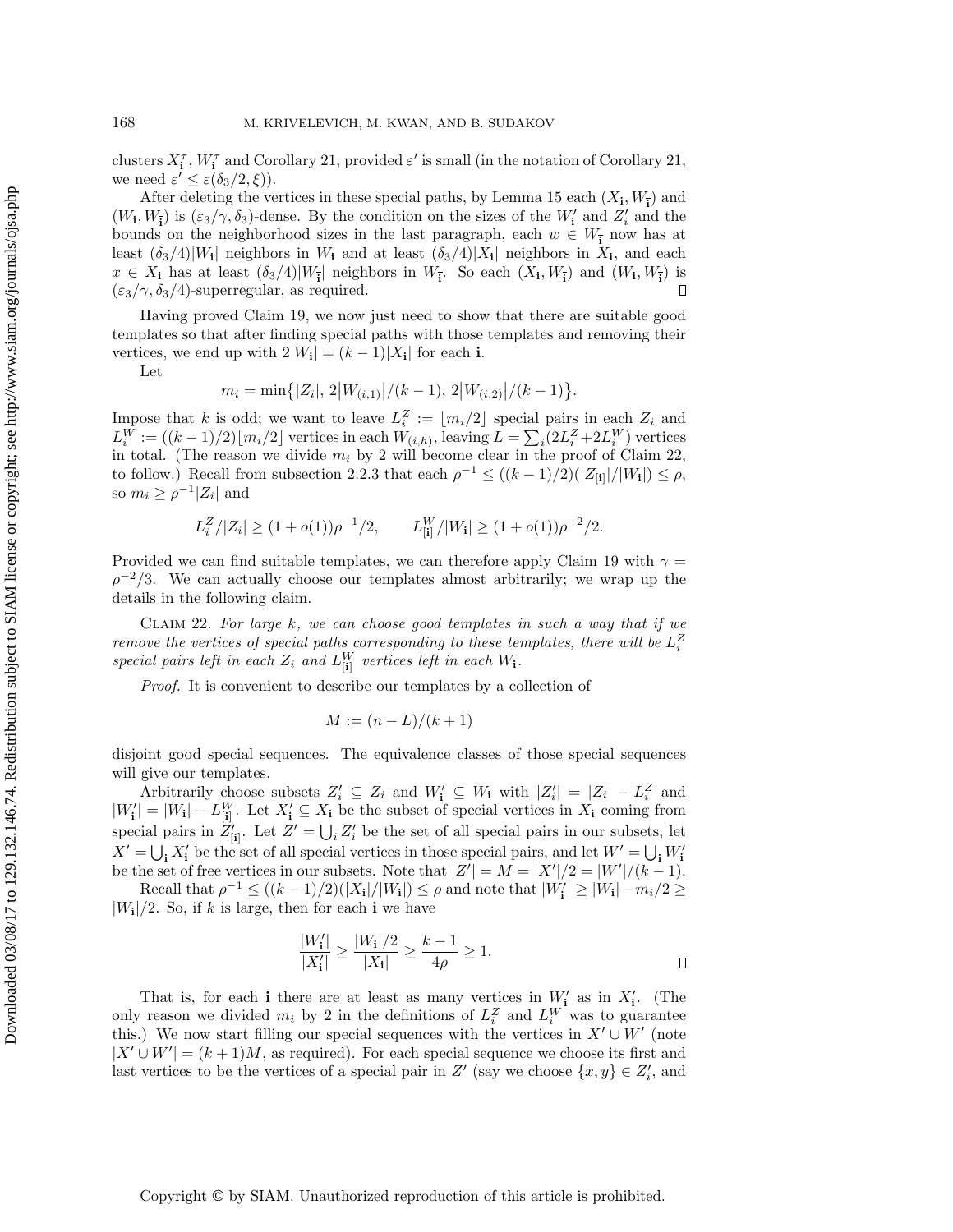we choose  $x \in X_{(i,1)}$  and  $y \in X_{(i,2)}$  to be the first and last vertices in the special sequence, respectively). Then we choose arbitrary vertices from  $W'_{(i,1)}$  and  $W'_{(i,2)}$ to be the second and second-to-last vertices in the sequence (in our case, a vertex from  $W'_{(i,2)}$  should be second, and a vertex from  $W'_{(i,1)}$  should be second-to-last). We have just confirmed that there are enough vertices in the  $W_i$  for this to be possible. After we have determined the first, second, second-to-last, and last vertices of every sequence, we can use the remaining  $(k-3)M$  vertices in W' to complete our special sequences arbitrarily.

Remark 23. If we are careful, instead of choosing our templates arbitrarily we can strategically choose them in such a way that each cluster is involved in only a few different templates. In the proof of [Claim 19,](#page-11-0) we would then not need to divide each cluster into nearly as many as  $Q^{k+1}$  subsets. This would mean that we can avoid the use of the powerful results of [\[8\]](#page-16-18) and make do with a simpler and weaker variant of [Lemma 16.](#page-7-0)

We now apply [Claim 19](#page-11-0) using the templates from [Claim 22](#page-13-0) and remove the vertices of the special paths that we find. Update the  $W_i$ ,  $X_i$ , and  $Z_i$ ; we finally have  $2|W_{\bf i}| = (k-1)\left[m_{\bf ii}/2\right] = (k-1)|X_{\bf i}|$  for each **i**, and each  $(X_{\bf i}, W_{\bf i})$  and  $(W_{\bf i}, W_{\bf i})$  are  $(\varepsilon_4, \delta_4)$ -superregular, where  $\delta_4 = \delta_3/4$  and  $\varepsilon_4 = 3\rho^2 \varepsilon_3$ .

<span id="page-14-0"></span>2.2.5. Completing the embedding with the blow-up lemma. We have now finished with the random edges in  $R$ ; what remains is sufficiently well structured that we can embed the remaining paths using the blow-up lemma and the superregularity in  $G$ . We first give a statement of the blow-up lemma, due to Komlós, Sárközy, and Szemerédi.

LEMMA 24 (blow-up lemma [\[11\]](#page-16-19)). Let  $\delta, \Delta > 0$  and  $r \in \mathbb{N}$ . There is  $\varepsilon = \varepsilon(r, \delta, \Delta)$ such that the following holds.

Let C be a graph on the vertex set [r], and let  $n_1, \ldots, n_r \in \mathbb{N}^+$ . Let  $V_1, \ldots, V_r$ be pairwise disjoint sets of sizes  $n_1, \ldots, n_r$ . We construct two graphs on the vertex set  $V = \bigcup_{i=1}^r V_i$  as follows. The first graph  $b_{n_1,...,n_r}(C)$  (the "complete blow-up") is obtained by putting the complete bipartite graph between  $V_i$  and  $V_j$  whenever  $\{i, j\}$ is an edge in C. The second graph  $B \subseteq b_{n_1,...,n_r}(C)$  (a "superregular blow-up") is obtained by putting edges between each such  $V_i$  and  $V_j$  so that  $(V_i, V_j)$  is an  $(\varepsilon, \delta)$ superregular pair.

If a graph H with maximum degree bounded by  $\Delta$  can be embedded into b(C), then it can be embedded into B.

Now we describe the setup to apply the blow-up lemma. For each  $i \in [q]$ , define

$$
S_i^0 = X_{(i,1)}, \quad S_i^1 = W_{(i,2)}, \quad S_i^2 = W_{(i,1)}, \quad S_i^3 = X_{(i,2)}.
$$

We construct an auxiliary graph  $G_i$  as follows. Start with the subgraph of  $G$  induced by  $S_i^0 \cup S_i^1 \cup S_i^2 \cup S_i^3$ , and remove every edge not between some  $S_i^{\ell}$  and  $S_i^{\ell+1}$ . Identify the two vertices in each special pair to get a superregular "cluster-cycle" with three clusters  $S_i^Z$ ,  $S_i^1$ , and  $S_i^2$ . To be precise, the elements of  $S_i^Z$  are the  $|Z_i|$  (ordered!) special pairs  $(x_1, x_2) \in X_{(i,1)} \times X_{(i,2)}$ ; such a special pair is adjacent to  $v \in S_i^h$  if  $x_h$ is adjacent to  $v$ . The purpose of defining  $G_i$  is that a cycle containing exactly one vertex  $(x, y)$  from  $S_i^Z$  corresponds to a special path connecting x and y. See [Figure 1.](#page-15-0)

Let  $n_i^Z = |S_i^Z| = |Z_i|$ . Note that  $G_i$  is a  $(\varepsilon_4, \delta_4)$ -superregular blow-up of a 3-cycle  $C_3$ , with part sizes

$$
n_i^Z
$$
,  $n_i^1 := ((k-1)/2)n_i^Z$ ,  $n_i^2 := ((k-1)/2)n_i^Z$ .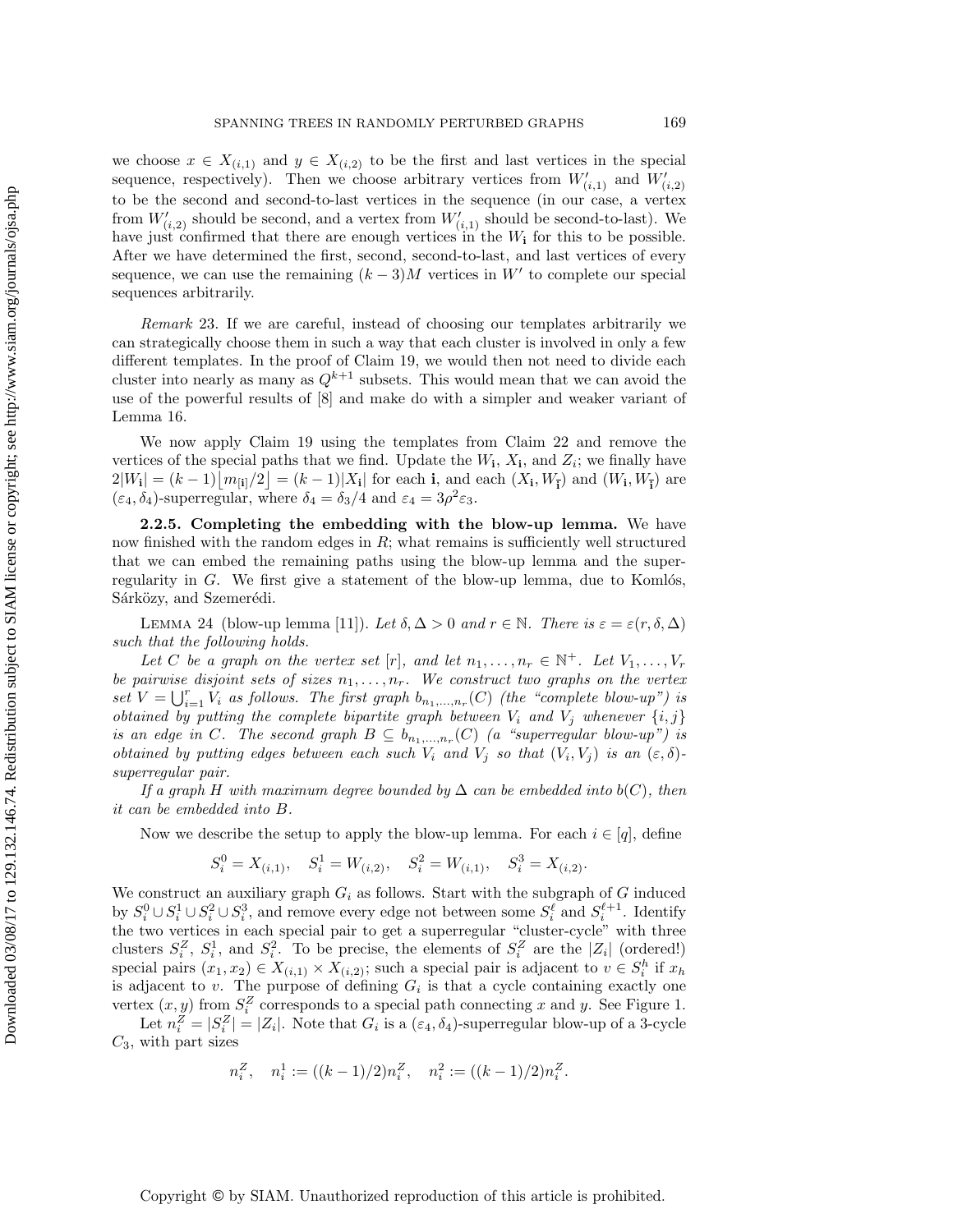<span id="page-15-0"></span>

FIG. 1. An example special path is shown for  $k = 7$ .

The corresponding complete blow-up  $b_{n_i^Z,n_i^1,n_i^2}(C_3)$  contains  $n_i^Z$  vertex-disjoint kcycles (each has a vertex in  $S_i^Z$ , and its other  $k-1$  vertices alternate between  $S_i^1$ and  $S_i^2$ ). By the blow-up lemma,  $G_i$  also contains  $n_i^Z$  vertex-disjoint k-cycles. Since k is odd, each of these must use at least one vertex from  $S_i^Z$ , but since  $|S_i^Z| = n_i^Z$ , each cycle must then use exactly one vertex from  $S_i^Z$ . These cycles correspond to special paths which complete our embedding of T.

3. Concluding remarks. We have proved that any given bounded-degree spanning tree typically appears when a linear number of random edges are added to an arbitrary dense graph. A few interesting questions remain open. Most prominent is the question of embedding more general kinds of spanning subgraphs into randomly perturbed graphs. It would be particularly interesting if the general result of [\[5\]](#page-16-3) (concerning arbitrary spanning graphs with bounded degree and low bandwidth) could be adapted to this setting. There is also the question of universality: whether it is true that a randomly perturbed dense graph typically contains every bounded-degree spanning tree at once. Finally, it is possible that our use of Szemerédi's regularity lemma could be avoided, thus drastically improving the constants  $c(\alpha)$  and perhaps allowing us to say something about random perturbations of graphs which have slightly sublinear minimum degree.

Acknowledgments. Parts of this work were carried out when the first author visited the Institute for Mathematical Research (FIM) of ETH Zurich, and also when the third author visited the School of Mathematical Sciences of Tel Aviv University, Israel. The authors would like to thank both institutions for their hospitality and for creating a stimulating research environment.

Copyright © by SIAM. Unauthorized reproduction of this article is prohibited.